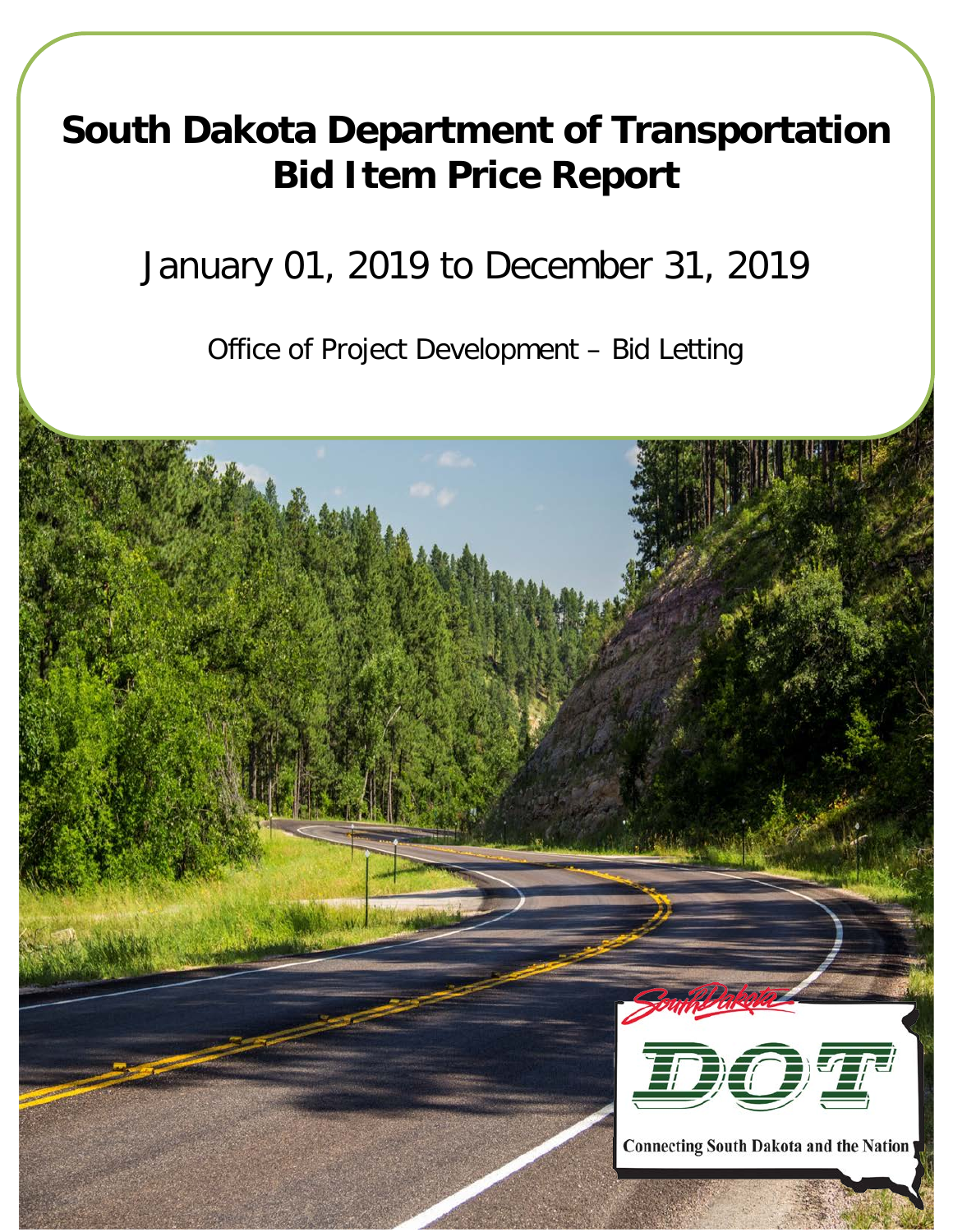

## **Department of Transportation Office of Project Development – Bid Letting**

**700 E Broadway Avenue Pierre, South Dakota 57501-2586 PH: 605.773.3268**

March 24, 2020

### **2019 SDDOT Bid Item Price Report**

#### **To All Interested Parties:**

The South Dakota DOT Bid Item Price Report is assembled each year to provide bid data representing bid pricing received for all construction contracts let and awarded throughout the year. The report includes unit bid price averages for certain major categories of work (*groups of items*) and compares the current years quantities and pricing to the data from five years earlier. The report also includes data for each individual bid item including: the total quantity bid; the total low bid cost; the average unit low bid price (*price submitted by the bidder awarded the contract*); the average unit price of the lowest three bids received; and the number of times the bid item was included in a contract.

The bid data provided for the 2019 report is representative of: 164 contracts let and awarded through the South Dakota Electronic Bid System (SDEBS); 564 bids received; and \$459.20 million in contract awards, which was 1.18 percent, or \$5.352 million over the Engineer's Estimate. In addition, it should be noted that bids for 14 contracts were rejected during 2019 and this report does not contain bid data from those contracts.

We hope you find the 2019 SDDOT Bid Item Price Report informative and helpful.

Sincerely,

SDDOT Bid Letting Staff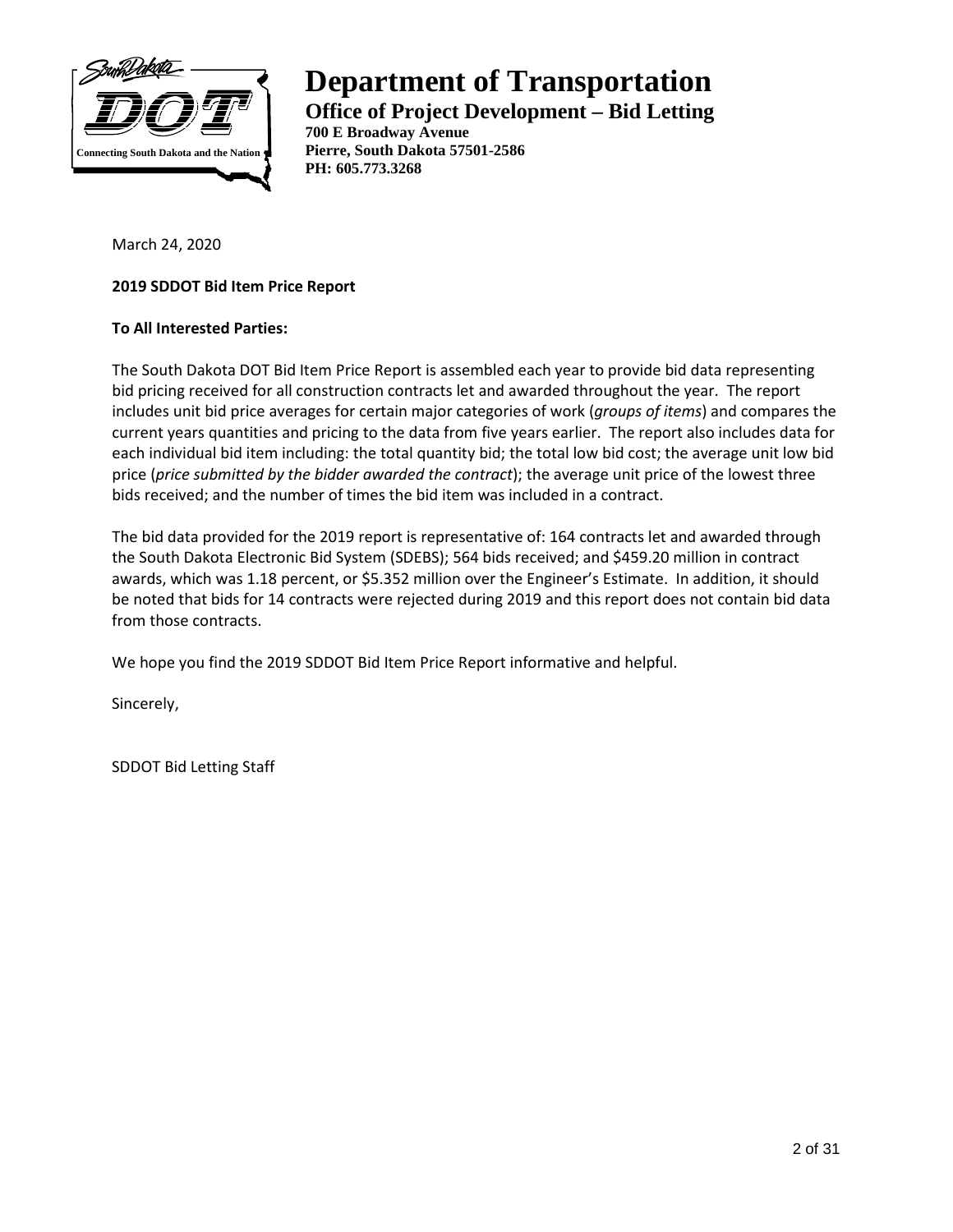#### **Average Unit Bid Prices for Bid Item Groups (Awarded Contracts) January 2019 - December 2019**

#### **Major Construction Items**

#### **South Dakota Department of Transportation**

| 2015<br>2019                                                |      |               |                   |               |                   |                           |  |
|-------------------------------------------------------------|------|---------------|-------------------|---------------|-------------------|---------------------------|--|
|                                                             |      |               | 2015 Average      |               | 2019 Average      | <b>Average Unit Price</b> |  |
| Item Description                                            | Unit | Quantity      | <b>Unit Price</b> | Quantity      | <b>Unit Price</b> | % Difference              |  |
|                                                             |      |               |                   |               |                   |                           |  |
| Unclassified Excavation (10,000-149,999)                    | CuYd | 673,692.000   | \$3.69            | 486,430.000   | \$5.70            | 54.400%                   |  |
| Unclassified Excavation (150,000 and above)                 | CuYd | 2,312,304.000 | \$3.35            | 3,617,660.000 | \$2.32            | -30.800%                  |  |
| Granular Base (10,000 and above)                            | Ton  | 458,034.500   | \$14.73           | 487,981.200   | \$18.34           | 24.600%                   |  |
| 4 Asphalt Binder (500 and above)                            | Ton  | 58,693.400    | \$624.42          | 88,638.100    | \$639.41          | 2.400%                    |  |
| 5 Asphalt Concrete (10,000 and above)                       | Ton  | 1,172,550.800 | \$36.19           | 1,846,830.200 | \$40.96           | 13.200%                   |  |
| 6 Nonreinforced PCC Pavement (20,000 and above)             | SqYd | 389,906.800   | \$44.91           | 193,192.900   | \$44.44           | $-1.000%$                 |  |
| 7 PCC Overlay                                               | SqYd | 365,781.200   | \$30.38           | 174,522.100   | \$37.88           | 24.700%                   |  |
| 8 Nonreinforced Concrete Sidewalk (5,000 and above)         | SqYd | 314,516.000   | \$6.13            | 289,961.000   | \$6.68            | 8.900%                    |  |
| 9 Classs A45 Concrete (Bridge)                              | CuYd | 6,549.300     | \$905.63          | 10,839.900    | \$1,096.91        | 21.100%                   |  |
| 10 Class A45 Concrete (Box Culvert) (100 and above)         | CuYd | 3,004.500     | \$616.23          | 2,692.600     | \$871.56          | 41.400%                   |  |
| 11 Reinforcing Steel (10,000 and above)                     | Lbs  | 1,892,577.000 | \$1.21            | 2,770,065.000 | \$1.53            | 26.800%                   |  |
| 12 Prestressed Girder (27"-45")                             | Ft   | N/A           | N/A               | 3,153.000     | \$273.57          | N/A                       |  |
| 13 Prestressed Girder (54" and above)                       | Ft   | 4,202.000     | \$285.83          | 1,751.000     | \$299.14          | 4.700%                    |  |
| 14 Structural Steel                                         | Lbs  | N/A           | N/A               | 440,467.00    | \$2.60            | N/A                       |  |
| 15 Bridge Painting (5,000 and above)                        | SqFt | N/A           | N/A               | 91,342.00     | \$5.54            | N/A                       |  |
| 16 Two Coat Bridge Deck Polymer Chip Seal                   | SqYd | N/A           | N/A               | 42,021.200    | \$57.91           | N/A                       |  |
| 17 Signal Poles with Mast Arms (up to 65' mounting height)  | Each | 8.000         | \$15,648.93       | 12.000        | \$12,919.08       | $-17.400%$                |  |
| 18 Breakaway Base Luminaire Poles (40'-50' mounting height) | Each | 304.000       | \$2,880.65        | 262.000       | \$2,911.46        | 1.100%                    |  |

Bid Items & Parameters:

Includes Unclassified Excavation for projects between 10,000 CuYds and 149,999 CuYds

Includes Unclassified Excavation for projects over 150,000 CuYds

Includes Base Course & Gravel Cushion for projects over 10,000 Tons

Includes PG 58-28, 58-34, 64-22, 64-28 & 64-34 Asphalt Binders for projects over 500 Tons

Includes Class Q1, Q2, Q3, Q4, Q5, Q1R, Q2R, Q3R, Q4R, Q5R, E, G, HR, S & Modified S Asphalt Concrete for projects over 10,000 Tons

Includes 8" through 12.5" nonreinforced PCC pavment for projects over 20,000 SqYds

Includes 5" through 8.5" PCC Overlay Placement, PCC Overlay Furnish & Bond Breaker Fabric

Includes 4" through 6" nonreinforced concrete sidewalk for projects over 5,000 SqYds

Includes Class A45 Concrete, Bridge Deck & Class A45 Concrete Bridge

Includes Class A45 Concrete, Box Culvert for projects over 100 CuYds

Includes Reinforcing Steel and Epoxy Coated Reinforcing Steel for projects over 10,000 lbs

Includes 27", 36" and 45" Minnesota Shape Prestressed Concrete Beam

Includes 54", 63", 72" & 81" Minnesota Shape Prestressed Concrete Beam

Includes Structural Steel (Steel Girders)

Includes Bridge Repainting Class II, Paint Residue Removal and Containment & Rust Penatrating Sealer for projects over 5,000 SqFt

Includes Two Coat Bridge Deck Polymer Chip Seal, Abrasive Blasting of Bridge Deck & Bridge Deck Grinding

Includes Signal Poles with Mast Arms up to 65' (does not include signal poles with luminaire arms or decorative signal poles)

18 Includes Breakaway Base Luminaire Poles with Arm & Twin Arms, Breakaway Base Luminaire Poles Top Mount & Top Twin Mount from 40' to 50' Mounting Height 3 of 31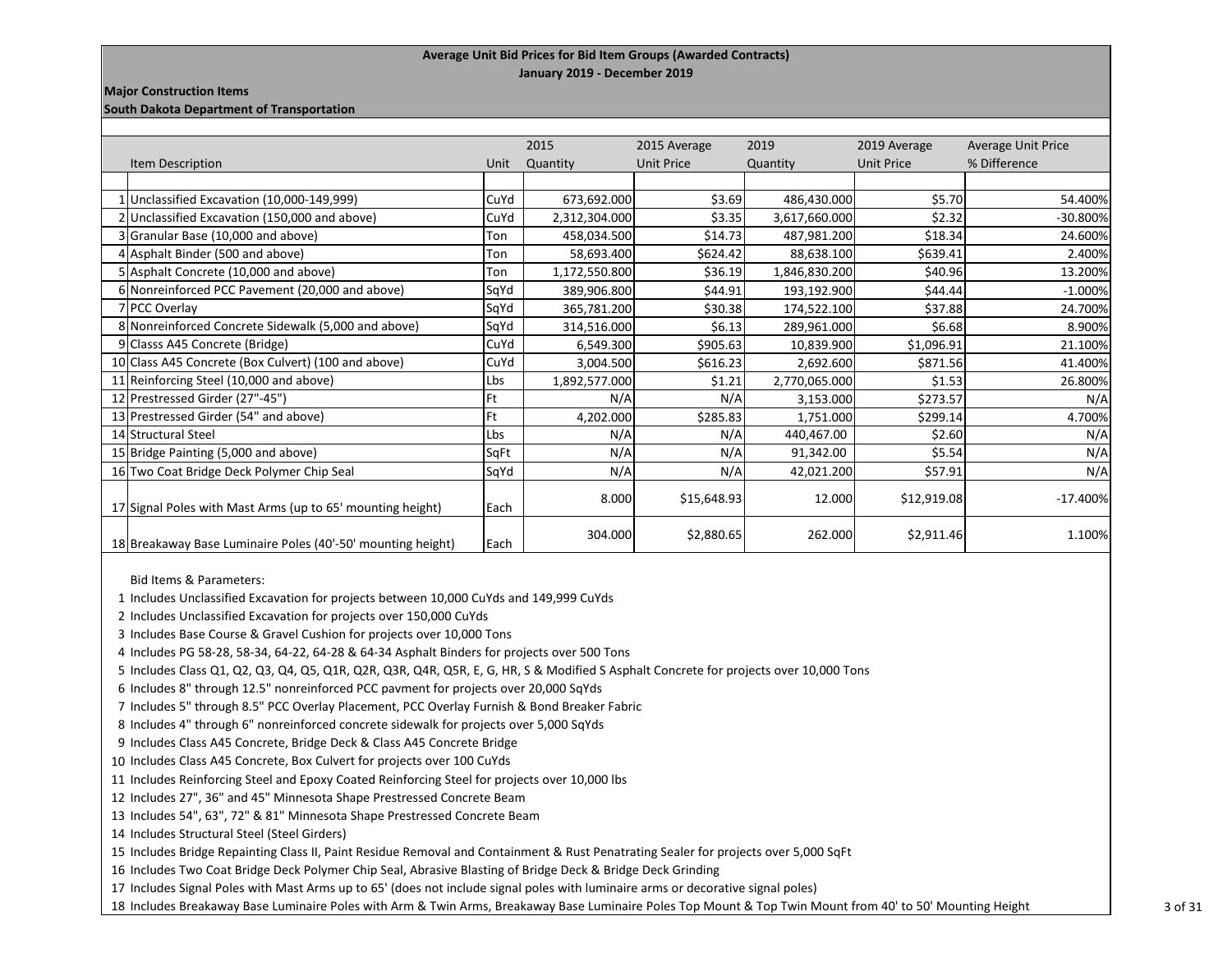| Item     |                                                          | Unit of | Total      |                   | Avg Low          | Avg              | Bid                     |
|----------|----------------------------------------------------------|---------|------------|-------------------|------------------|------------------|-------------------------|
| Number   | Description                                              | Measure | Quantity   | <b>Total Cost</b> | <b>Bid Price</b> | of 3 Lowest Bids | Cnt                     |
| 004E0020 | Construction and Maintenance of Detour(s)                | LS      | 3.00       | 61,500.00         | 20,500.00        | 43,642.86        | 3                       |
| 004E0030 | Maintenance of Traffic Diversion(s)                      | LS      | 8.00       | 312,311.83        | 39,038.98        | 34,326.39        | 8                       |
| 004E0050 | Remove Traffic Diversion(s)                              | LS      | 9.00       | 477,731.97        | 53,081.33        | 57,107.63        | 9                       |
| 009E0010 | Mobilization                                             | LS      | 164.00     | 34,960,742.11     | 213,175.26       | 261,667.09       | 164                     |
| 009E3200 | <b>Construction Staking</b>                              | LS      | 9.00       | 110,630.00        | 12,292.22        | 14,197.58        | 9                       |
| 009E3210 | <b>Construction Staking</b>                              | Mile    | 30.81      | 23,107.50         | 750.00           | 783.33           | $\mathbf{1}$            |
| 009E3220 | Reestablish Right-of-Way and Property                    | Each    | 761.00     | 41,812.05         | 54.94            | 54.75            | 10                      |
|          | Corner                                                   |         |            |                   |                  |                  |                         |
| 009E3230 | <b>Grade Staking</b>                                     | Mile    | 115.78     | 363,798.77        | 3,142.24         | 2,972.08         | 20                      |
| 009E3240 | <b>Graded Centerline Staking</b>                         | Mile    | 14.90      | 25,015.23         | 1,679.10         | 1,699.54         | 1                       |
| 009E3245 | <b>Final Cross Section Survey</b>                        | Mile    | 31.19      | 35,143.70         | 1,126.87         | 1,722.14         | 5                       |
| 009E3250 | Miscellaneous Staking                                    | Mile    | 247.43     | 652,586.80        | 2,637.46         | 3,014.27         | 29                      |
| 009E3260 | <b>Miscellaneous Staking</b>                             | LS      | 8.00       | 57,171.82         | 7,146.48         | 9,251.93         | 8                       |
| 009E3280 | Slope Staking                                            | Mile    | 57.00      | 149,742.13        | 2,627.29         | 2,819.30         | 18                      |
| 009E3290 | <b>Structure Staking</b>                                 | Each    | 70.00      | 112,700.52        | 1,610.01         | 1,856.41         | 19                      |
| 009E3305 | As-Built Survey                                          | LS      | 4.00       | 30,500.00         | 7,625.00         | 26,416.67        | 4                       |
| 009E3310 | <b>Bridge Elevation Survey</b>                           | LS      | 13.00      | 27,071.69         | 2,082.44         | 2,069.22         | 13                      |
| 009E3320 | Checker                                                  | LS      | 24.00      | 388,153.92        | 16,173.08        | 18,789.85        | 24                      |
| 009E3500 | Weigh-In-Motion System                                   | Each    | 1.00       | 281,983.80        | 281,983.80       | 281,983.80       | $\mathbf{1}$            |
| 009E4200 | Construction Schedule, Category II                       | LS      | 6.00       | 47,580.71         | 7,930.12         | 5,576.91         | 6                       |
| 009E4220 | Project Management, Category II                          | LS      | 1.00       | 3,000.00          | 3,000.00         | 47,852.99        | $\mathbf{1}$            |
| 009E4300 | Construction Schedule, Category III                      | LS      | 7.00       | 132,000.00        | 18,857.14        | 16,272.77        | $\overline{7}$          |
| 009E4330 | Project Management, Category III                         | LS      | 7.00       | 328,500.00        | 46,928.57        | 50,264.21        | $\overline{7}$          |
| 009E5000 | <b>Concrete Penetrating Sealer</b>                       | SqYd    | 17,978.10  | 125,611.46        | 6.99             | 7.02             | 11                      |
| 009E9900 | <b>Training Program</b>                                  | Hour    | 28,000.00  | 135,360.00        | 4.83             | 4.72             | 28                      |
| 100E0020 | Clear and Grub Tree                                      | Each    | 1,558.00   | 165,138.87        | 105.99           | 147.78           | 11                      |
| 100E0100 | Clearing                                                 | LS      | 32.00      | 542,070.65        | 16,939.71        | 16,718.54        | 32                      |
| 110E0010 | Remove Concrete Bridge Approach Slab                     | SqYd    | 2,737.90   | 146,921.20        | 53.66            | 55.19            | 8                       |
| 110E0020 | Remove Bridge Railing                                    | Ft      | 843.00     | 9,370.88          | 11.12            | 11.34            | 3                       |
| 110E0040 | Remove Concrete Bridge Slab                              | SqYd    | 2,236.70   | 453,778.45        | 202.88           | 194.06           | $\overline{\mathbf{c}}$ |
| 110E0050 | Remove Steel Diaphragm                                   | Each    | 1.00       | 5,000.00          | 5,000.00         | 3,750.00         | $\mathbf{1}$            |
| 110E0080 | Remove Concrete Anchor Block                             | Each    | 4.00       | 18,000.00         | 4,500.00         | 2,400.70         | $\mathbf{1}$            |
| 110E0100 | Remove Concrete Footing(s)                               | LS      | 4.00       | 10,908.65         | 2,727.16         | 4,654.32         | $\overline{4}$          |
| 110E0130 | Remove Traffic Sign                                      | Each    | 13,166.00  | 169,333.31        | 12.86            | 19.92            | 29                      |
| 110E0135 | <b>Remove Delineator</b>                                 | Each    | 2,038.00   | 25,507.98         | 12.52            | 12.46            | $\overline{7}$          |
| 110E0200 | <b>Remove Building</b>                                   | Each    | 1.00       | 6,797.92          | 6,797.92         | 7,075.28         | $\mathbf{1}$            |
| 110E0300 | Remove Concrete Curb and/or Gutter                       | Ft      | 25,002.00  | 155,936.69        | 6.24             | 5.96             | 21                      |
| 110E0370 | Remove Curb Stop                                         | Each    | 18.00      | 1,350.00          | 75.00            | 154.98           | 1                       |
| 110E0400 | Remove Drop Inlet                                        | Each    | 120.00     | 47,515.39         | 395.96           | 389.52           | 14                      |
| 110E0420 | Remove Drop Inlet Frame and Grate                        | Each    | 27.00      | 2,179.04          | 80.71            | 102.97           | 5                       |
|          | Assembly                                                 |         |            |                   |                  |                  |                         |
| 110E0460 | Remove Manhole                                           | Each    | 40.00      | 18,427.75         | 460.69           | 449.65           | 6                       |
| 110E0480 | Remove Manhole Frame and Lid                             | Each    | 19.00      | 2,736.00          | 144.00           | 144.00           | $\overline{1}$          |
| 110E0500 | <b>Remove Pipe Culvert</b>                               | Ft      | 5,950.00   | 114,398.50        | 19.23            | 21.12            | 22                      |
| 110E0510 | Remove Pipe End Section                                  | Each    | 250.00     | 59,256.46         | 237.03           | 242.18           | 23                      |
| 110E0520 | <b>Remove Sewer Pipe</b>                                 | Ft      | 7,121.00   | 21,435.70         | 3.01             | 5.15             | 5                       |
| 110E0530 | Remove Storm Sewer Pipe                                  | Ft      | 72.00      | 836.64            | 11.62            | 27.54            | $\mathbf{1}$            |
| 110E0590 | <b>Remove Cattle Pass</b>                                | Ft      | 183.00     | 10,980.00         | 60.00            | 86.00            | 1                       |
| 110E0595 | Remove Cattle Pass End Section                           | Each    | 10.00      | 5,500.00          | 550.00           | 928.33           | $\mathbf{1}$            |
| 110E0600 | Remove Fence                                             | Ft      | 324,102.00 | 120,214.46        | 0.37             | 0.42             | 21                      |
| 110E0605 | Remove Chain Link Fence                                  | Ft      | 2,483.00   | 8,147.25          | 3.28             | 2.89             | $\overline{2}$          |
| 110E0655 | Remove Interim Crossover Closure                         | Ft      | 512.00     | 1,075.20          | 2.10             | 2.13             | $\mathbf{1}$            |
| 110E0700 | Remove 3 Cable Guardrail                                 | Ft      | 32,981.00  | 90,045.98         | 2.73             | 2.67             | 13                      |
| 110E0707 | Remove High Tension 4 Cable Guardrail                    | Ft      | 1,676.00   | 5,051.60          | 3.01             | 2.65             | $\overline{2}$          |
| 110E0730 | Remove Beam Guardrail                                    | Ft      | 46,588.80  | 166,887.04        | 3.58             | 4.17             | 30                      |
| 110E0740 | Remove 3 Cable Guardrail Anchor Assembly                 | Each    | 209.00     | 59,481.80         | 284.60           | 276.26           | 13                      |
| 110E0745 | Remove 3 Cable Guardrail Slip Base Anchor                | Each    | 16.00      | 5,592.00          | 349.50           | 338.70           | $\overline{c}$          |
|          | Assembly                                                 |         |            |                   |                  |                  |                         |
| 110E0749 | Remove High Tension 4 Cable Guardrail<br>Anchor Assembly | Each    | 9.00       | 3,045.50          | 338.39           | 287.64           | $\overline{2}$          |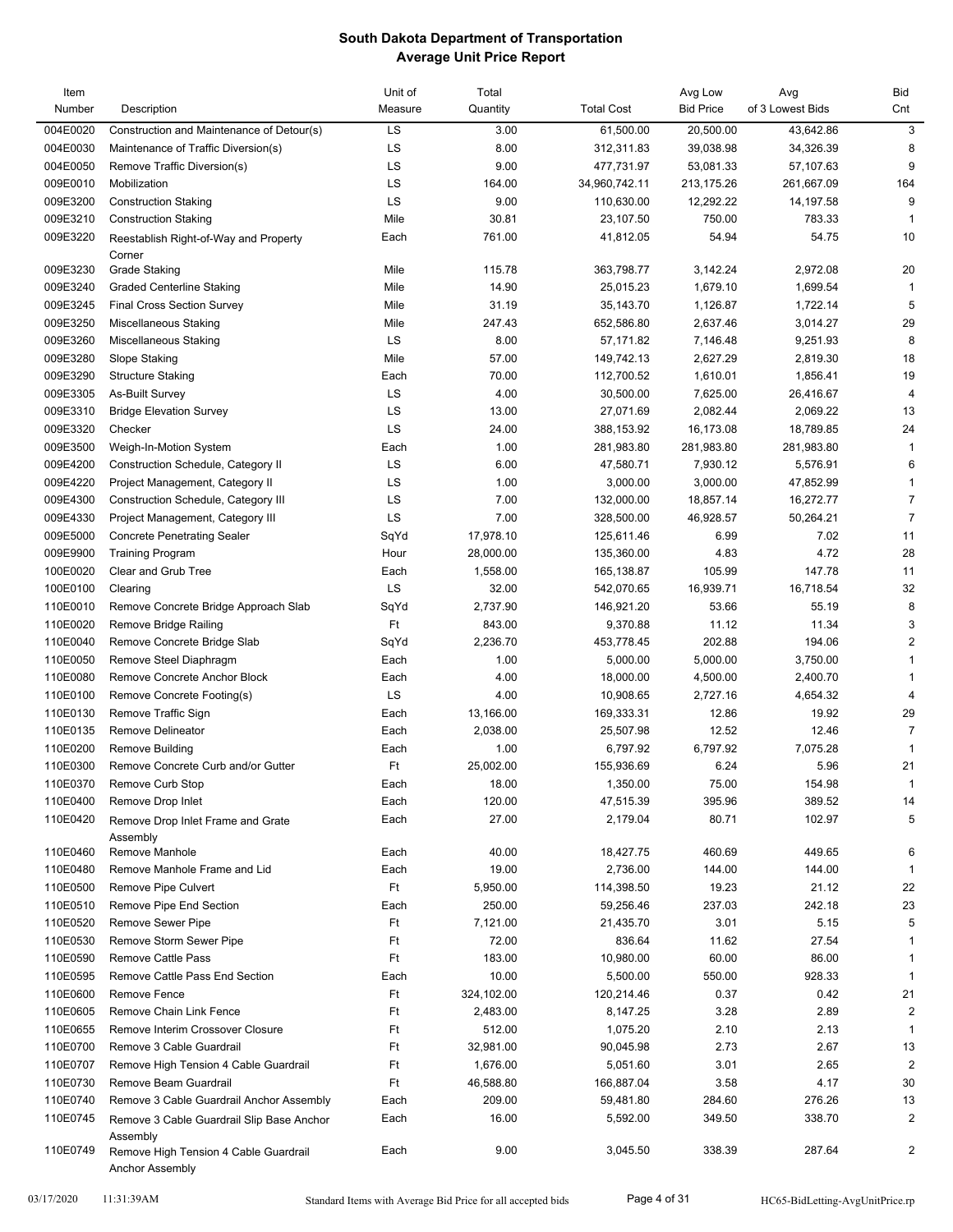| Item<br>Number | Description                                        | Unit of<br>Measure                                          | Total<br>Quantity | <b>Total Cost</b>    | Avg Low<br><b>Bid Price</b> | Avg<br>of 3 Lowest Bids         | Bid<br>Cnt     |
|----------------|----------------------------------------------------|-------------------------------------------------------------|-------------------|----------------------|-----------------------------|---------------------------------|----------------|
|                |                                                    |                                                             |                   |                      |                             |                                 |                |
| 110E0760       | Remove Beam Guardrail Trailing End Terminal        | Each                                                        | 1.00              | 155.00               | 155.00                      | 135.00                          | $\mathbf{1}$   |
| 110E0770       | Remove W Beam Guardrail Breakaway Cable            | Each                                                        | 8.00              | 1,220.00             | 152.50                      | 155.50                          | 2              |
| 110E0800       | Terminal<br>Remove W Beam Guardrail End Terminal   | Each                                                        | 115.00            |                      | 260.70                      | 275.86                          | 9              |
| 110E0810       | Remove Rubrail                                     | Ft                                                          | 459.60            | 29,980.92            | 4.59                        | 4.61                            | 5              |
| 110E1010       |                                                    |                                                             | 91,468.90         | 2,108.50             | 6.02                        | 6.26                            | 43             |
| 110E1050       | Remove Asphalt Concrete Pavement                   | SqYd                                                        | 57.00             | 550,937.01<br>399.00 | 7.00                        | 8.40                            | $\mathbf{1}$   |
|                | Remove Asphalt Concrete Approach                   | SqYd                                                        |                   |                      |                             |                                 |                |
| 110E1100       | Pavement<br>Remove Concrete Pavement               | SqYd                                                        | 148,500.60        | 1,033,763.58         | 6.96                        | 7.11                            | 22             |
| 110E1120       | Remove Concrete Median Pavement                    | SqYd                                                        | 705.20            | 6,109.96             | 8.66                        | 9.54                            | 4              |
| 110E1130       | Remove Concrete Driveway Pavement                  | SqYd                                                        | 6,911.20          | 41,278.34            | 5.97                        | 5.89                            | 12             |
| 110E1140       | Remove Concrete Sidewalk                           | SqYd                                                        | 14,696.00         | 109,932.20           | 7.48                        | 7.48                            | 20             |
| 110E1300       | Remove Concrete Retaining Wall                     | Ft                                                          | 137.40            | 3,238.75             | 23.57                       | 25.13                           | 3              |
| 110E1510       | Remove Luminaire Pole                              | Each                                                        | 43.00             | 17,250.00            | 401.16                      | 380.35                          | $\overline{2}$ |
| 110E1520       | Remove Signal Equipment                            | LS                                                          | 2.00              | 6,158.23             | 3,079.12                    | 6,086.37                        | $\overline{2}$ |
| 110E1530       | Remove Signal Pole Footing                         | Each                                                        | 36.00             | 20,149.30            | 559.70                      | 587.52                          | 6              |
| 110E1540       | Remove Luminaire Pole Footing                      | Each                                                        | 127.00            | 35,455.39            | 279.18                      | 265.26                          | 9              |
| 110E1600       | Remove Riprap                                      | SqYd                                                        | 26.00             | 598.00               | 23.00                       | 22.01                           | 1              |
| 110E1650       | Remove Bank and Channel Protection Gabion          | Each                                                        | 100.00            | 8,500.00             | 85.00                       | 65.17                           | $\mathbf{1}$   |
| 110E1690       | <b>Remove Sediment</b>                             | CuYd                                                        | 288.70            | 14,967.95            | 51.85                       | 54.75                           | 42             |
| 110E1693       | <b>Remove Erosion Control Wattle</b>               | Ft                                                          | 14,474.00         | 7,834.71             | 0.54                        | 0.48                            | 20             |
| 110E1695       | Remove Sediment Filter Bag                         | Ft                                                          | 14,153.00         | 9,627.34             | 0.68                        | 0.61                            | 11             |
| 110E1700       | Remove Silt Fence                                  | Ft                                                          | 43,858.00         | 35,039.16            | 0.80                        | 0.72                            | 48             |
| 110E1910       | Remove Fire Hydrant                                | Each                                                        | 16.00             | 4,545.65             | 284.10                      | 273.19                          | 3              |
| 110E1960       | Remove Valve Box                                   | Each                                                        | 2.00              | 393.47               | 196.74                      | 296.18                          | 2              |
| 110E1965       | <b>Remove Gate Valve</b>                           | Each                                                        | 11.00             | 2,235.21             | 203.20                      | 205.73                          | $\overline{2}$ |
| 110E1970       | Remove Water Main                                  | Ft                                                          | 2,591.00          | 11,444.50            | 4.42                        | 6.04                            | 6              |
| 110E4330       | Salvage W Beam Guardrail                           | Ft                                                          | 76.00             | 380.00               | 5.00                        | 4.67                            | $\mathbf{1}$   |
| 110E5010       | Salvage Delineator                                 | Each                                                        | 90.00             | 464.40               | 5.16                        | 5.18                            | $\overline{c}$ |
| 110E5020       | Salvage Traffic Sign                               | Each                                                        | 906.00            | 16,853.30            | 18.60                       | 18.28                           | 8              |
| 110E5100       | Salvage Luminaire Pole                             | Each                                                        | 75.00             | 15,630.99            | 208.41                      | 207.29                          | 4              |
| 110E5110       | Salvage Signal Equipment                           | LS                                                          | 10.00             | 51,534.63            | 5,153.46                    | 4,729.90                        | 10             |
| 110E5451       | Salvage Riprap                                     | Ton                                                         | 1,580.60          | 15,392.40            | 9.74                        | 9.31                            | 3              |
| 110E5700       | Salvage Manhole Frame and Lid                      | Each                                                        | 1.00              | 225.00               | 225.00                      | 210.00                          | $\mathbf{1}$   |
| 110E5740       | Salvage Fire Hydrant                               | Each                                                        | 8.00              | 1,280.00             | 160.00                      | 245.00                          | 1              |
| 110E5750       | Salvage Fire Hydrant with Valve and Box            | Each                                                        | 5.00              | 1,750.00             | 350.00                      | 513.33                          | 1              |
| 110E5800       | Salvage Fence                                      | Ft                                                          | 30.00             | 120.00               | 4.00                        | 3.00                            | $\mathbf{1}$   |
| 110E5900       | Salvage Bridge Railing                             | Ft                                                          | 137.00            | 3,856.55             | 28.15                       | 34.08                           |                |
| 110E6000       | Remove 3 Cable Guardrail for Reset                 | Ft                                                          | 166.00            | 996.00               | 6.00                        | 5.00                            | $\mathbf{1}$   |
| 110E6006       |                                                    | Ft                                                          | 1,030.00          | 2,111.50             | 2.05                        | 2.12                            | $\mathbf{1}$   |
|                | Remove High Tension 4 Cable Guardrail for<br>Reset |                                                             |                   |                      |                             |                                 |                |
| 110E6016       | Remove High Tension 4 Cable Guardrail              | Each                                                        | 4.00              | 2,060.00             | 515.00                      | 405.00                          | $\mathbf{1}$   |
|                | Anchor Assembly for Reset                          |                                                             |                   |                      |                             |                                 |                |
| 110E6200       | Remove Double Thrie Beam Guardrail for             | Ft                                                          | 175.00            | 2,608.75             | 14.91                       | 13.93                           | 3              |
|                | Reset                                              |                                                             |                   |                      |                             |                                 |                |
| 110E6210       | Remove Thrie Beam Guardrail for Reset              | Ft                                                          | 225.00            | 3,850.63             | 17.11                       | 13.14                           | 4              |
| 110E6230       | Remove W Beam Guardrail for Reset                  | Ft                                                          | 787.50            | 6,262.50             | 7.95                        | 7.65                            | 5              |
| 110E6240       | Remove W Beam to Thrie Beam Guardrail              | Each                                                        | 11.00             | 1,467.90             | 133.45                      | 116.97                          | 3              |
|                | <b>Transition for Reset</b>                        |                                                             |                   |                      |                             |                                 |                |
| 110E6250       | Remove Beam Guardrail Trailing End Terminal        | Each                                                        | 4.00              | 60.00                | 15.00                       | 12.68                           | $\mathbf{1}$   |
|                | for Reset                                          |                                                             |                   |                      |                             |                                 |                |
| 110E6300       | Remove Rubrail for Reset                           | Ft                                                          | 67.00             | 133.50               | 1.99                        | 2.49                            | $\overline{2}$ |
| 110E6410       | Remove Type 1 MGS for Reset                        | Ft                                                          | 437.50            | 5,757.50             | 13.16                       | 13.05                           | $\mathbf{1}$   |
| 110E7000       | Remove Crossover Closure for Reset                 | Ft                                                          | 1,024.00          | 2,801.60             | 2.74                        | 2.68                            | 3              |
| 110E7020       | Remove Interim Crossover Closure for Reset         | Ft                                                          | 224.00            | 739.20               | 3.30                        | 3.37                            | $\mathbf{1}$   |
| 110E7040       | Remove Gate for Reset                              | Each                                                        | 5.00              | 1,218.12             | 243.62                      | 268.88                          | $\overline{2}$ |
| 110E7150       | Remove Sign for Reset                              | Each                                                        | 373.00            | 10,399.45            | 27.88                       | 33.93                           | 20             |
| 110E7152       | Remove Delineator for Reset                        | Each                                                        | 318.00            | 4,707.40             | 14.80                       | 14.08                           | 4              |
| 110E7500       | Remove Pipe for Reset                              | Ft                                                          | 2,126.00          | 90,911.60            | 42.76                       | 44.97                           | 18             |
| 110E7510       | Remove Pipe End Section for Reset                  | Each                                                        | 348.00            | 88,387.14            | 253.99                      | 258.85                          | 23             |
| 110E7530       | Remove Cattle Pass for Reset                       | Ft                                                          | 54.00             | 4,590.00             | 85.00                       | 84.67                           | $\mathbf{1}$   |
| 03/17/2020     | 11:31:39AM                                         | Standard Items with Average Bid Price for all accepted bids |                   | Page 5 of 31         |                             | HC65-BidLetting-AvgUnitPrice.rp |                |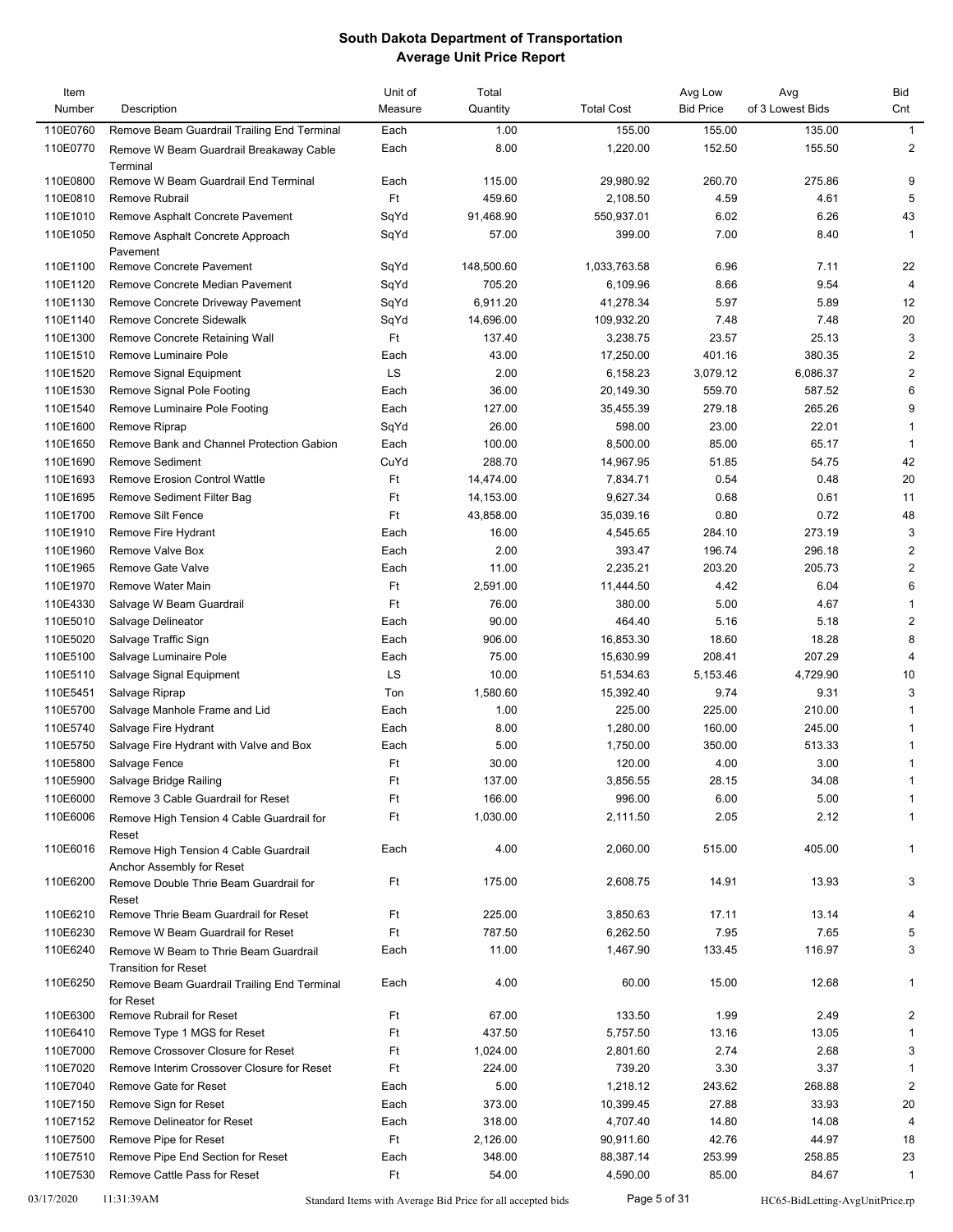| Item<br>Number | Description                                                            | Unit of<br>Measure | Total<br>Quantity | <b>Total Cost</b> | Avg Low<br><b>Bid Price</b> | Avg<br>of 3 Lowest Bids | <b>Bid</b><br>Cnt |
|----------------|------------------------------------------------------------------------|--------------------|-------------------|-------------------|-----------------------------|-------------------------|-------------------|
| 110E7540       | Remove Cattle Pass End Section for Reset                               | Each               | 4.00              | 6,500.00          | 1,625.00                    | 1,370.00                | 2                 |
| 110E7700       | Remove Drop Inlet Frame and Grate                                      | Each               | 23.00             | 4,753.00          | 206.65                      | 207.74                  | 8                 |
|                | Assembly for Reset                                                     |                    |                   |                   |                             |                         |                   |
| 110E7800       | Remove Chain Link Fence for Reset                                      | Ft                 | 324.00            | 1,625.85          | 5.02                        | 6.41                    | 2                 |
| 110E7802       | Remove Fence for Reset                                                 | Ft                 | 2,527.00          | 5,661.50          | 2.24                        | 2.79                    | $\overline{4}$    |
| 120E0010       | Unclassified Excavation                                                | CuYd               | 4,199,139.00      | 12,145,801.62     | 2.89                        | 3.19                    | 64                |
| 120E0020       | <b>Unclassified Excavation</b>                                         | LS                 | 2.00              | 54,660.20         | 27,330.10                   | 26,573.42               | 2                 |
| 120E0200       | Unclassified Excavation, Structure                                     | CuYd               | 261.00            | 3,194.10          | 12.24                       | 17.18                   | 2                 |
| 120E0300       | <b>Borrow Unclassified Excavation</b>                                  | CuYd               | 37,370.00         | 306,337.50        | 8.20                        | 6.33                    | 2                 |
| 120E0420       | <b>Contractor Furnished Select Subgrade</b><br>Topping                 | CuYd               | 42,313.00         | 502,043.11        | 11.86                       | 11.90                   | $\overline{2}$    |
| 120E0500       | Option Borrow Excavation                                               | CuYd               | 527,560.00        | 3,555,160.23      | 6.74                        | 7.65                    | 5                 |
| 120E0600       | <b>Contractor Furnished Borrow Excavation</b>                          | CuYd               | 249,641.00        | 2,875,234.52      | 11.52                       | 12.14                   | 42                |
| 120E0900       | <b>Contaminated Material Excavation</b>                                | CuYd               | 2,000.00          | 157,850.00        | 78.92                       | 74.82                   | $\overline{4}$    |
| 120E1000       | <b>Muck Excavation</b>                                                 | CuYd               | 60,899.00         | 381,701.80        | 6.27                        | 5.61                    | 10                |
| 120E1100       | Unclassified/Rock Excavation                                           | CuYd               | 139,158.00        | 765,369.00        | 5.50                        | 6.92                    | $\overline{1}$    |
| 120E2000       | Undercutting                                                           | CuYd               | 884,965.00        | 1,147,133.96      | 1.30                        | 1.29                    | 22                |
| 120E6200       | Water for Granular Material                                            | MGal               | 17,079.50         | 327,549.04        | 19.18                       | 19.56                   | 33                |
| 120E6300       | Water for Vegetation                                                   | MGal               | 11,510.30         | 71,927.06         | 6.25                        | 5.21                    | 6                 |
| 120E7000       | Select Granular Backfill                                               | Ton                | 3,121.80          | 55,232.02         | 17.69                       | 15.55                   | 5                 |
| 120E7052       | <b>Granular Material for Reinforced Embankment</b>                     | Ton                | 3,415.10          | 71,614.65         | 20.97                       | 20.83                   | $\mathbf{1}$      |
| 120E9000       | Pit Run                                                                | Ton                | 22,884.50         | 355,327.10        | 15.53                       | 19.22                   | $\overline{2}$    |
| 205E0010       | <b>Dust Control Chloride</b>                                           | Lb                 | 132,640.00        | 50,564.16         | 0.38                        | 0.39                    | 3                 |
| 210E1000       | <b>Shoulder Preparation</b>                                            | Mile               | 197.78            | 642,693.78        | 3,249.62                    | 3,007.28                | 8                 |
| 210E1005       | <b>Surface Preparation</b>                                             | Mile               | 0.17              | 21,199.94         | 122,543.00                  | 59,181.00               | $\mathbf{1}$      |
| 210E3000       | Ordinary Roadway Shaping                                               | Mile               | 9.97              | 99,700.00         | 10,000.00                   | 8,666.67                | $\mathbf{1}$      |
| 230E0010       | <b>Placing Topsoil</b>                                                 | CuYd               | 504,226.00        | 1,263,534.82      | 2.51                        | 2.74                    | 47                |
| 230E0020       | <b>Contractor Furnished Topsoil</b>                                    | CuYd               | 18,322.00         | 602,130.10        | 32.86                       | 35.61                   | 9                 |
| 230E0100       | Remove and Replace Topsoil                                             | LS                 | 26.00             | 542,367.01        | 20,860.27                   | 22,401.51               | 26                |
| 240E0010       | Obliterate Old Road                                                    | Sta                | 106.00            | 57,900.00         | 546.23                      | 638.46                  | 3                 |
| 250E0010       | Incidental Work                                                        | LS                 | 11.00             | 149,727.26        | 13,611.57                   | 14,463.74               | 11                |
| 250E0020       | Incidental Work, Grading                                               | LS                 | 47.00             | 967,473.14        | 20,584.53                   | 24,156.22               | 47                |
| 250E0030       | Incidental Work, Structure                                             | LS                 | 25.00             | 2,154,759.28      | 86,190.37                   | 88,387.42               | 25                |
| 260E1010       | <b>Base Course</b>                                                     | Ton                | 562,313.60        | 11,028,679.80     | 19.61                       | 21.75                   | 68                |
| 260E1030       | Base Course, Salvaged                                                  | Ton                | 505,441.60        | 2,917,256.34      | 5.77                        | 6.45                    | 28                |
| 260E1050       | Base Course, Salvaged Asphalt Mix                                      | Ton                | 18,065.90         | 193,516.58        | 10.71                       | 12.32                   | 9                 |
| 260E1080       | Base Course, Salvaged, State Furnished                                 | Ton                | 21,238.00         | 168,099.00        | 7.92                        | 9.12                    | 3                 |
| 260E2010       | <b>Gravel Cushion</b>                                                  | Ton                | 59,779.30         | 1,020,614.42      | 17.07                       | 17.72                   | 16                |
| 260E2030       | Gravel Cushion, Salvaged                                               | Ton                | 36,792.90         | 189,483.44        | 5.15                        | 6.82                    | $\mathbf{1}$      |
| 260E2080       | Gravel Cushion, Salvaged, State Furnished                              | Ton                | 34,185.60         | 206,822.88        | 6.05                        | 9.85                    | $\mathbf{1}$      |
| 260E3010       | <b>Gravel Surfacing</b>                                                | Ton                | 84,533.30         | 1,264,407.10      | 14.96                       | 16.29                   | 6                 |
| 260E3030       | Gravel Surfacing, Salvaged                                             | Ton                | 1,112.00          | 5,282.00          | 4.75                        | 5.35                    | $\mathbf{1}$      |
| 260E5000       | Shot Rock                                                              | Ton                | 73.30             | 2,932.00          | 40.00                       | 40.00                   | $\mathbf{1}$      |
| 260E6000       | Granular Material, Furnish                                             | Ton                | 166,336.90        | 2,215,227.91      | 13.32                       | 16.58                   | 24                |
| 260E6010       | <b>Granular Material</b>                                               | Ton                | 6,305.00          | 132,215.00        | 20.97                       | 20.11                   | 2                 |
| 270E0020       | Salvage and Stockpile Asphalt Mix Material                             | Ton                | 36,154.40         | 190,929.78        | 5.28                        | 5.93                    | $\overline{2}$    |
| 270E0040       | Salvage and Stockpile Asphalt Mix and<br><b>Granular Base Material</b> | Ton                | 393,212.00        | 2,169,113.99      | 5.52                        | 5.86                    | 11                |
| 270E0110       | Salvage and Stockpile Granular Material                                | Ton                | 32,567.30         | 113,991.68        | 3.50                        | 3.50                    | 3                 |
| 270E0112       | Salvage Granular Material                                              | Ton                | 24,802.00         | 81,846.60         | 3.30                        | 3.52                    | $\mathbf 1$       |
| 270E0200       | Blend, Haul, and Stockpile Granular Material                           | Ton                | 197,936.00        | 1,105,873.21      | 5.59                        | 6.92                    | 16                |
| 270E0210       | Haul and Stockpile Granular Material                                   | Ton                | 40,741.20         | 315,352.30        | 7.74                        | 7.73                    | 6                 |
| 270E0220       | <b>Blend and Stockpile Granular Material</b>                           | Ton                | 168,340.00        | 938,359.75        | 5.57                        | 4.68                    | 14                |
| 280E0010       | <b>Full Depth Reclamation</b>                                          | SqYd               | 598,357.00        | 598,357.00        | 1.00                        | 1.05                    | $\mathbf{1}$      |
| 320E0005       | PG 58-34 Asphalt Binder                                                | Ton                | 55,566.90         | 35, 139, 464. 17  | 632.38                      | 627.22                  | 29                |
| 320E0007       | PG 64-28 Asphalt Binder                                                | Ton                | 2,007.60          | 1,296,623.30      | 645.86                      | 628.91                  | 4                 |
| 320E0008       | PG 64-34 Asphalt Binder                                                | Ton                | 31,025.30         | 20,344,806.10     | 655.75                      | 668.85                  | 12                |
| 320E0300       | CQS-1P Asphalt Emulsion for Microsurfacing                             | Gal                | 339,092.00        | 881,639.20        | 2.60                        | 2.93                    | 1                 |
| 320E0402       | Asphalt Repair Mastic Type 2                                           | Lb                 | 329,512.00        | 330,450.80        | 1.00                        | 1.08                    | $\overline{2}$    |
| 320E1003       | Class Q3 Hot Mixed Asphalt Concrete                                    | Ton                | 164,883.10        | 7,314,275.60      | 44.36                       | 45.29                   | 3                 |
|                |                                                                        |                    |                   |                   |                             |                         |                   |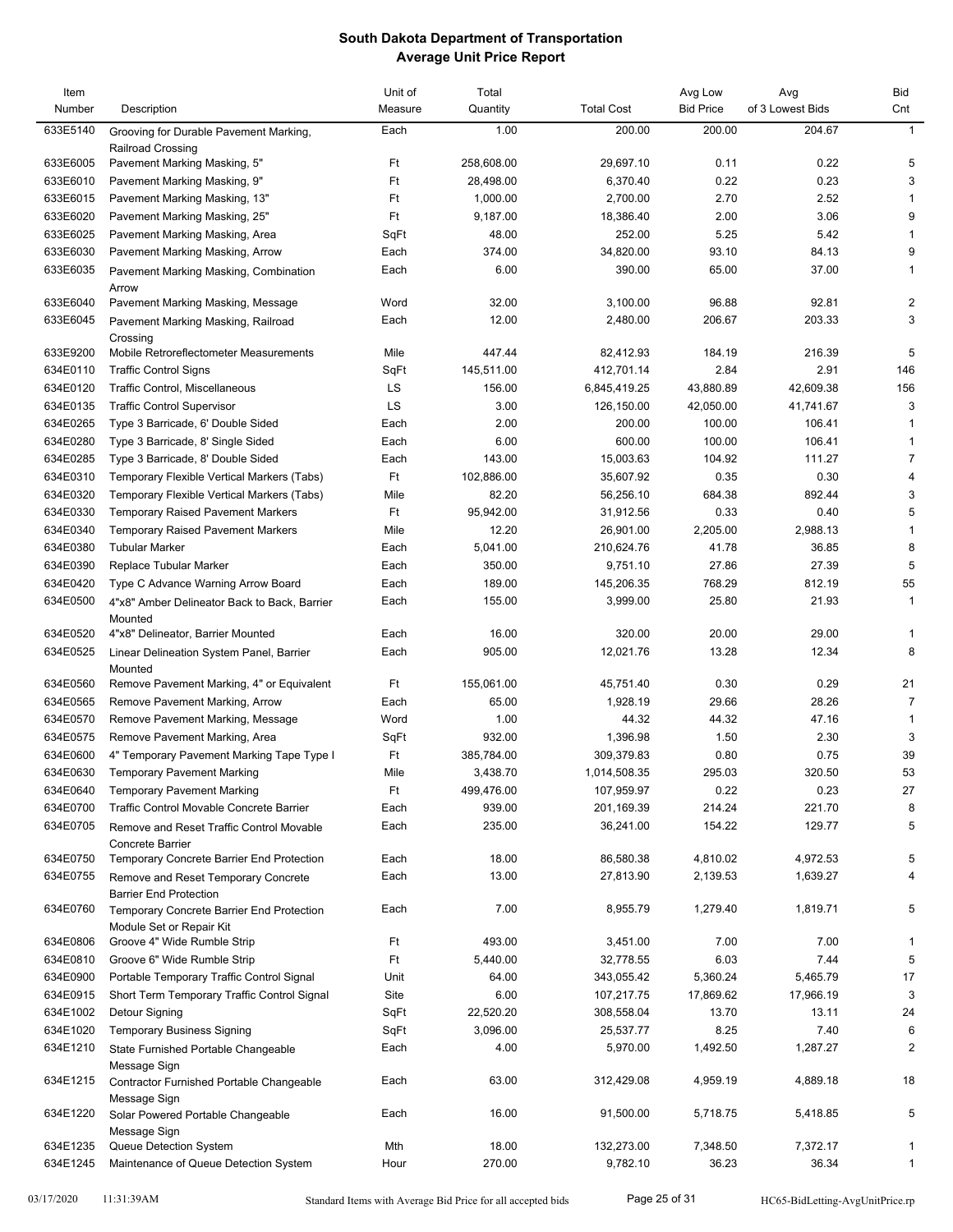| Item<br>Number | Description                                                               | Unit of<br>Measure | Total<br>Quantity | <b>Total Cost</b> | Avg Low<br><b>Bid Price</b> | Avg<br>of 3 Lowest Bids | Bid<br>Cnt     |
|----------------|---------------------------------------------------------------------------|--------------------|-------------------|-------------------|-----------------------------|-------------------------|----------------|
| 634E1255       | <b>Contractor Furnished Speed Monitoring</b><br><b>Radar Trailer</b>      | Each               | 2.00              | 8,280.00          | 4,140.00                    | 4,153.33                | $\mathbf{1}$   |
| 634E2000       | Longitudinal Pedestrian Barricade                                         | Ft                 | 2,088.00          | 24,865.40         | 11.91                       | 10.86                   | 20             |
| 634E2010       | Temporary Pedestrian Facility(s)                                          | LS                 | 2.00              | 20,000.00         | 10,000.00                   | 30,700.00               | 2              |
| 634E2020       | Temporary Curb Ramp                                                       | Each               | 32.00             | 17,832.50         | 557.27                      | 550.47                  | 8              |
| 634E2025       | Longitudinal Pedestrian Barrier                                           | Ft                 | 2,000.00          | 56,923.00         | 28.46                       | 25.11                   | 6              |
| 634E2050       | <b>Temporary Sidewalk</b>                                                 | SqFt               | 3,382.00          | 28,861.76         | 8.53                        | 7.16                    | 3              |
| 635E0030       | Breakaway Base Luminaire Pole with Arm,                                   | Each               | 6.00              | 12,296.52         | 2,049.42                    | 2,050.70                | $\overline{2}$ |
|                | 30' Mounting Height                                                       |                    |                   |                   |                             |                         |                |
| 635E0040       | Breakaway Base Luminaire Pole with Arm,<br>40' Mounting Height            | Each               | 78.00             | 242,063.33        | 3,103.38                    | 2,871.50                | 3              |
| 635E0050       | Breakaway Base Luminaire Pole with Arm,<br>50' Mounting Height            | Each               | 167.00            | 473,857.33        | 2,837.47                    | 2,843.58                | 6              |
| 635E0350       | Breakaway Base Luminaire Pole with Top<br>Twin Mount, 50' Mounting Height | Each               | 17.00             | 46,881.58         | 2,757.74                    | 2,766.98                | $\mathbf{1}$   |
| 635E0900       | Decorative Luminaire Pole                                                 | Each               | 36.00             | 224,280.00        | 6,230.00                    | 6,468.00                | $\mathbf{1}$   |
| 635E0910       | Decorative Luminaire Arm                                                  | Each               | 36.00             | 44,100.00         | 1,225.00                    | 1,239.83                | $\mathbf{1}$   |
| 635E2000       | Pedestal Signal Pole                                                      | Each               | 11.00             | 12,253.20         | 1,113.93                    | 1,204.30                | 5              |
| 635E2025       | Signal Pole with 25' Mast Arm                                             | Each               | 1.00              | 9,313.20          | 9,313.20                    | 9,344.40                | 1              |
| 635E2030       | Signal Pole with 30' Mast Arm                                             | Each               | 2.00              | 20,385.64         | 10,192.82                   | 10,008.54               | $\overline{c}$ |
| 635E2035       | Signal Pole with 35' Mast Arm                                             | Each               | 1.00              | 11,500.00         | 11,500.00                   | 11,315.83               | $\mathbf{1}$   |
| 635E2040       | Signal Pole with 40' Mast Arm                                             | Each               | 2.00              | 24,911.00         | 12,455.50                   | 12,556.71               | 2              |
| 635E2045       | Signal Pole with 45' Mast Arm                                             | Each               | 1.00              | 14,500.00         | 14,500.00                   | 14,126.67               | $\mathbf{1}$   |
| 635E2050       | Signal Pole with 50' Mast Arm                                             | Each               | 1.00              | 9,468.42          | 9,468.42                    | 9,500.14                | 1              |
| 635E2055       | Signal Pole with 55' Mast Arm                                             | Each               | 3.00              | 47,450.76         | 15,816.92                   | 15,869.91               | $\mathbf{1}$   |
| 635E2065       | Signal Pole with 65' Mast Arm                                             | Each               | 1.00              | 17,500.00         | 17,500.00                   | 17,108.33               | 1              |
| 635E2125       | Signal Pole with 25' Mast Arm and Luminaire                               | Each               | 3.00              | 59,920.16         | 19,973.39                   | 19,862.99               | 2              |
|                | Arm                                                                       |                    |                   |                   |                             |                         |                |
| 635E2130       | Signal Pole with 30' Mast Arm and Luminaire<br>Arm                        | Each               | 1.00              | 10,979.23         | 10,979.23                   | 11,016.01               | $\mathbf{1}$   |
| 635E2135       | Signal Pole with 35' Mast Arm and Luminaire<br>Arm                        | Each               | 2.00              | 26,580.00         | 13,290.00                   | 13,510.88               | 2              |
| 635E2140       | Signal Pole with 40' Mast Arm and Luminaire<br>Arm                        | Each               | 1.00              | 13,620.00         | 13,620.00                   | 14,013.00               | 1              |
| 635E2145       | Signal Pole with 45' Mast Arm and Luminaire<br>Arm                        | Each               | 6.00              | 93,294.00         | 15,549.00                   | 15,802.19               | 3              |
| 635E2150       | Signal Pole with 50' Mast Arm and Luminaire<br>Arm                        | Each               | 3.00              | 52,677.50         | 17,559.17                   | 17,835.00               | 2              |
| 635E2155       | Signal Pole with 55' Mast Arm and Luminaire<br>Arm                        | Each               | 3.00              | 48,354.17         | 16,118.06                   | 16,389.07               | 2              |
| 635E2160       | Signal Pole with 60' Mast Arm and Luminaire<br>Arm                        | Each               | 2.00              | 36,981.00         | 18,490.50                   | 19,260.33               | 1              |
| 635E2400       | Span Wire System                                                          | Site               | 1.00              | 11,000.00         | 11,000.00                   | 9,870.00                | 1              |
| 635E2530       | Galvanized Steel Utility Pole                                             | Each               | 1.00              | 600.00            | 600.00                      | 362.08                  | 1              |
| 635E3497       | Under Bridge Deck Luminaire, 35 Watt                                      | Each               | 20.00             | 14,487.20         | 724.36                      | 726.79                  | 1              |
| 635E3700       | Roadway Luminaire, LED with Photoelectric<br>Cell                         | Each               | 308.00            | 277,947.40        | 902.43                      | 929.64                  | 8              |
| 635E3800       | Roadway Luminaire, LED                                                    | Each               | 4.00              | 3,000.00          | 750.00                      | 722.25                  | 1              |
| 635E3810       | Decorative Luminaire, LED                                                 | Each               | 56.00             | 91,162.80         | 1,627.91                    | 1,620.64                | 2              |
| 635E4010       | 1 Section Vehicle Signal Head                                             | Each               | 10.00             | 4,308.00          | 430.80                      | 323.36                  | 3              |
| 635E4030       | 3 Section Vehicle Signal Head                                             | Each               | 102.00            | 89,424.16         | 876.71                      | 876.11                  | 7              |
| 635E4040       | 4 Section Vehicle Signal Head                                             | Each               | 4.00              | 4,222.00          | 1,055.50                    | 1,059.03                | 1              |
| 635E4050       | 5 Section Vehicle Signal Head                                             | Each               | 8.00              | 10,202.58         | 1,275.32                    | 1,259.81                | 4              |
| 635E4080       | 3 Section Directional Vehicle Signal Head                                 | Each               | 27.00             | 23,021.45         | 852.65                      | 863.17                  | 3              |
| 635E4090       | 4 Section Directional Vehicle Signal Head                                 | Each               | 26.00             | 35,300.00         | 1,357.69                    | 1,258.62                | 4              |
| 635E5020       | 2' Diameter Footing                                                       | Ft                 | 2,492.00          | 249,350.32        | 100.06                      | 96.83                   | 12             |
| 635E5030       | 3' Diameter Footing                                                       | Ft                 | 415.00            | 95,632.31         | 230.44                      | 232.98                  | $\overline{7}$ |
| 635E5301       | Type 1 Electrical Junction Box                                            | Each               | 79.00             | 53,141.25         | 672.67                      | 611.23                  | $\overline{7}$ |
| 635E5302       | Type 2 Electrical Junction Box                                            | Each               | 78.00             | 51,918.81         | 665.63                      | 674.74                  | 7              |
| 635E5303       | Type 3 Electrical Junction Box                                            | Each               | 18.00             | 17,165.18         | 953.62                      | 932.41                  | 4              |
| 635E5304       | Type 4 Electrical Junction Box                                            | Each               | 41.00             | 68,445.00         | 1,669.39                    | 1,713.90                | $\overline{2}$ |
| 635E5310       | Special Electrical Junction Box                                           | Each               | 90.00             | 96,857.58         | 1,076.20                    | 1,077.26                | 2              |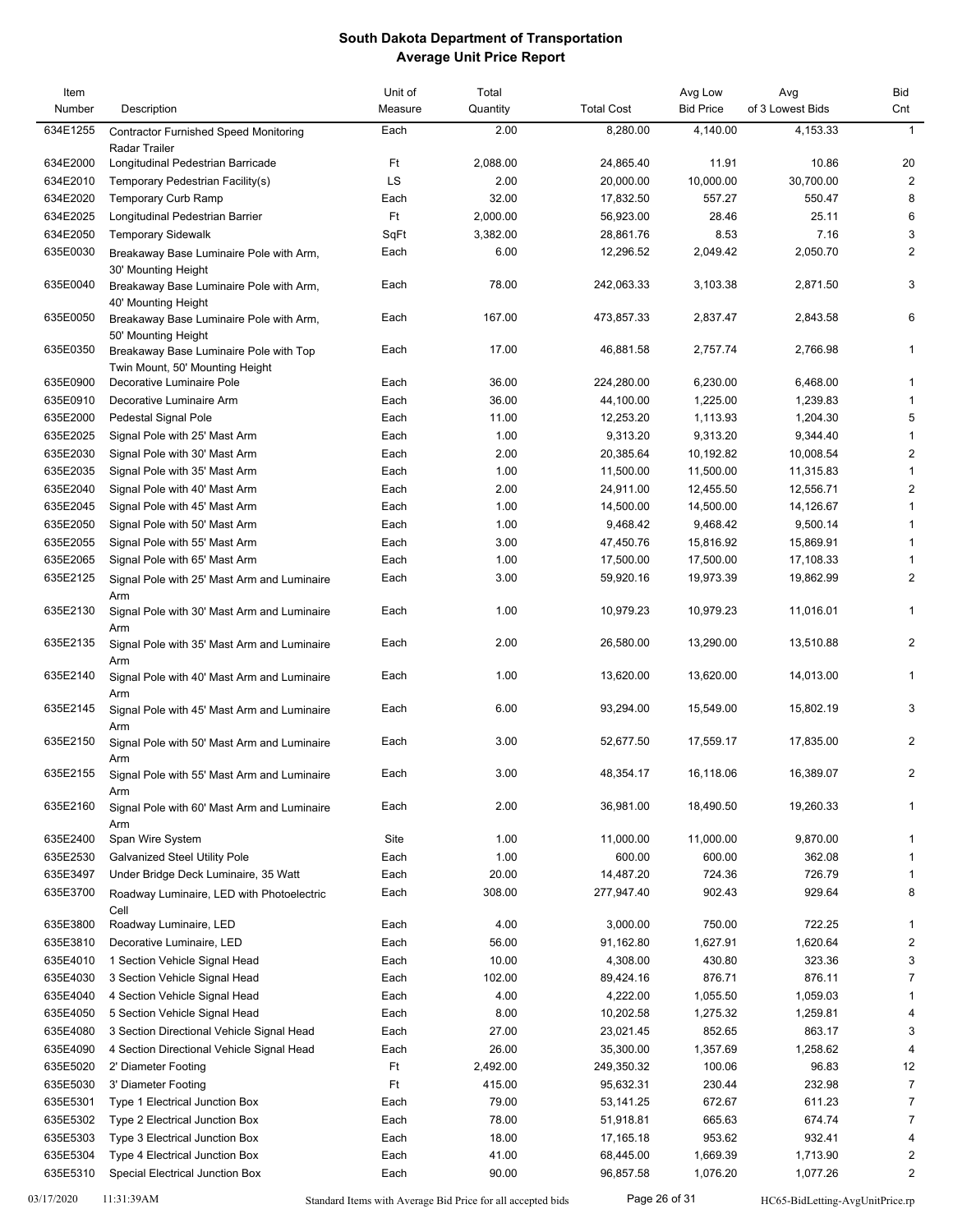| Item     |                                                | Unit of | Total     |                   | Avg Low          | Avg              | Bid                     |
|----------|------------------------------------------------|---------|-----------|-------------------|------------------|------------------|-------------------------|
| Number   | Description                                    | Measure | Quantity  | <b>Total Cost</b> | <b>Bid Price</b> | of 3 Lowest Bids | Cnt                     |
| 635E5360 | Surface Mounted Junction Box                   | Each    | 43.00     | 24,564.18         | 571.26           | 567.49           | 4                       |
| 635E5400 | <b>Electrical Service Cabinet</b>              | Each    | 24.00     | 49,756.36         | 2,073.18         | 1,984.57         | 8                       |
| 635E5410 | <b>Controller Cabinet</b>                      | Each    | 1.00      | 4,090.00          | 4,090.00         | 4,090.00         | $\mathbf{1}$            |
| 635E5420 | <b>Circuit Control Center</b>                  | Each    | 3.00      | 1,914.38          | 638.13           | 637.90           | $\overline{2}$          |
| 635E5430 | <b>Traffic Signal Controller</b>               | Each    | 10.00     | 193,053.02        | 19,305.30        | 20,019.00        | $\overline{7}$          |
| 635E5450 | Side Mounted Cabinet                           | Each    | 6.00      | 17,912.38         | 2,985.40         | 2,995.40         | $\overline{2}$          |
| 635E5500 | Meter Socket                                   | Each    | 3.00      | 940.00            | 313.33           | 280.00           | $\overline{2}$          |
| 635E5510 | Signal Flasher Unit                            | Each    | 2.00      | 330.00            | 165.00           | 165.00           | $\mathbf{1}$            |
| 635E5515 | Battery Backup System for Traffic Signal       | Each    | 10.00     | 75,490.45         | 7,549.04         | 7,619.63         | $\overline{7}$          |
| 635E5520 | Video Detection System                         | Each    | 2.00      | 43,140.39         | 21,570.20        | 21,869.32        | 2                       |
| 635E5530 | Preformed Detector Loop                        | Each    | 126.00    | 41,109.00         | 326.26           | 300.06           | 5                       |
| 635E5535 | Sawed-In, Preformed Detector Loop              | Each    | 4.00      | 26,825.00         | 6,706.25         | 6,603.12         | $\mathbf{1}$            |
| 635E5540 | Sawed-In Detector Loop                         | Each    | 12.00     | 19,800.00         | 1,650.00         | 3,045.00         | $\mathbf{1}$            |
| 635E5550 | Detector Unit                                  | Each    | 43.00     | 5,080.75          | 118.16           | 120.60           | $\overline{2}$          |
| 635E5560 | <b>Emergency Vehicle Preemption Unit</b>       | Each    | 6.00      | 22,760.18         | 3,793.36         | 3,747.73         | 5                       |
| 635E5562 | Siren Emergency Vehicle Preemption System      | Each    | 1.00      | 18,971.22         | 18,971.22        | 18,990.41        | $\mathbf{1}$            |
| 635E5570 | <b>Optical Detector</b>                        | Each    | 22.00     | 22,317.28         | 1,014.42         | 1,037.34         | 5                       |
| 635E5580 | <b>LED Blankout Sign</b>                       | Each    | 2.00      | 11,173.52         | 5,586.76         | 5,695.59         | $\mathbf{1}$            |
| 635E5590 | Vehicle Radar Detector                         | Each    | 4.00      | 51,400.00         | 12,850.00        | 13,034.50        | $\mathbf{1}$            |
| 635E5600 | Surveillance Camera                            | Each    | 2.00      | 8,919.97          | 4,459.98         | 4,474.93         | 2                       |
| 635E5800 | Miscellaneous Signal Parts                     | LS      | 4.00      | 81,358.19         | 20,339.55        | 20,327.12        | 4                       |
| 635E5880 | Accessible Pedestrian Signal                   | Each    | 170.00    | 204,175.84        | 1,201.03         | 1,180.90         | 8                       |
| 635E5910 | Pedestrian Push Button Pole                    | Each    | 131.00    | 104,338.80        | 796.48           | 815.89           | 8                       |
| 635E5922 | Pedestrian Signal Head with Countdown<br>Timer | Each    | 109.00    | 72,852.48         | 668.37           | 677.52           | 8                       |
| 635E5930 | Pedestrian Crossing Sign                       | Each    | 170.00    | 9,966.88          | 58.63            | 55.15            | 8                       |
| 635E6200 | Miscellaneous, Electrical                      | LS      | 6.00      | 43,746.80         | 7,291.13         | 7,869.23         | 6                       |
| 635E6500 | Furnish Signal Pole with Mast Arm              | Each    | 1.00      | 19,557.72         | 19,557.72        | 19,623.24        | $\mathbf{1}$            |
| 635E6962 | Install Traffic Signal Controller              | Each    | 1.00      | 3,300.00          | 3,300.00         | 2,743.58         | $\mathbf{1}$            |
| 635E7030 | Install Signal Head                            | Each    | 5.00      | 750.00            | 150.00           | 150.00           | $\mathbf{1}$            |
| 635E7500 | Remove and Reset Luminaire Pole                | Each    | 9.00      | 11,948.98         | 1,327.66         | 1,277.22         | 4                       |
| 635E7530 | Relocate Signal Equipment                      | LS      | 1.00      | 532.00            | 532.00           | 519.00           | $\mathbf{1}$            |
| 635E7600 | Maintenance of Traffic Signal(s)               | Hour    | 480.00    | 24,710.80         | 51.48            | 51.66            | 4                       |
| 635E8020 | 2" Rigid Galvanized Steel Conduit              | Ft      | 2,900.00  | 35,090.90         | 12.10            | 11.96            | 3                       |
| 635E8025 | 2.5" Rigid Galvanized Steel Conduit            | Ft      | 2,375.00  | 43,717.05         | 18.41            | 18.43            | 2                       |
| 635E8030 | 3" Rigid Galvanized Steel Conduit              | Ft      | 1,145.00  | 24,045.40         | 21.00            | 20.98            | 3                       |
| 635E8040 | 4" Rigid Galvanized Steel Conduit              | Ft      | 10,500.00 | 346,202.90        | 32.97            | 33.22            | 3                       |
| 635E8060 | 6" Rigid Galvanized Steel Conduit              | Ft      | 1,196.00  | 111,228.00        | 93.00            | 85.80            | 1                       |
| 635E8108 | 0.75" Rigid Conduit, Schedule 40               | Ft      | 380.00    | 908.20            | 2.39             | 2.40             | $\overline{2}$          |
| 635E8115 | 1.5" Rigid Conduit, Schedule 40                | Ft      | 75.00     | 1,950.00          | 26.00            | 26.00            | $\mathbf{1}$            |
| 635E8120 | 2" Rigid Conduit, Schedule 40                  | Ft      | 90,860.00 | 299,572.85        | 3.30             | 3.14             | 12                      |
| 635E8130 | 3" Rigid Conduit, Schedule 40                  | Ft      | 755.00    | 4,430.90          | 5.87             | 8.43             | 4                       |
| 635E8140 | 4" Rigid Conduit, Schedule 40                  | Ft      | 60.00     | 821.35            | 13.69            | 13.68            | 2                       |
| 635E8150 | 5" Rigid Conduit, Schedule 40                  | Ft      | 280.00    | 2,474.00          | 8.84             | 8.82             | 3                       |
| 635E8220 | 2" Rigid Conduit, Schedule 80                  | Ft      | 11,335.00 | 87,483.90         | 7.72             | 6.32             | 10                      |
| 635E8230 | 3" Rigid Conduit, Schedule 80                  | Ft      | 1,050.00  | 12,389.60         | 11.80            | 11.56            | 5                       |
| 635E8240 | 4" Rigid Conduit, Schedule 80                  | Ft      | 485.00    | 5,631.35          | 11.61            | 11.94            | 3                       |
| 635E8310 | 1" Innerduct, Schedule 40                      | Ft      | 18,840.00 | 19,319.75         | 1.03             | 1.09             | $\overline{c}$          |
| 635E8420 | 1.5" Innerduct, SDR 13.5                       | Ft      | 185.00    | 705.05            | 3.81             | 3.81             | $\overline{2}$          |
| 635E8830 | 2/2/2/4 Aluminum Wire                          | Ft      | 23,585.00 | 44,105.85         | 1.87             | 1.87             | $\overline{\mathbf{c}}$ |
| 635E9010 | 1/C #0 AWG Copper Wire                         | Ft      | 4,050.00  | 10,489.50         | 2.59             | 2.60             | $\mathbf{1}$            |
| 635E9011 | 1/C #1 AWG Copper Wire                         | Ft      | 15,320.00 | 31,712.40         | 2.07             | 2.08             | $\mathbf{1}$            |
| 635E9012 | 1/C #2 AWG Copper Wire                         | Ft      | 20,685.00 | 28,959.00         | 1.40             | 1.47             | $\mathbf{1}$            |
| 635E9014 | 1/C #4 AWG Copper Wire                         | Ft      | 93,374.00 | 106,893.70        | 1.14             | 1.08             | 8                       |
| 635E9016 | 1/C #6 AWG Copper Wire                         | Ft      | 93,573.00 | 76,036.90         | 0.81             | 0.80             | $10$                    |
| 635E9020 | 1/C #10 AWG Copper Wire                        | Ft      | 36,305.00 | 16,793.50         | 0.46             | 0.60             | 5                       |
| 635E9022 | 1/C #12 AWG Copper Wire                        | Ft      | 8,990.00  | 2,607.10          | 0.29             | 0.29             | $\overline{2}$          |
| 635E9024 | 1/C #14 AWG Copper Wire                        | Ft      | 17,255.00 | 3,677.35          | 0.21             | 0.20             | $\,$ 5 $\,$             |
| 635E9302 | 2/C #14 AWG IMSA Copper Cable, K1              | Ft      | 750.00    | 718.10            | 0.96             | 0.96             | $\overline{c}$          |
| 635E9304 | 4/C #14 AWG IMSA Copper Cable, K1              | Ft      | 2,195.00  | 3,456.10          | 1.57             | 1.58             | $\overline{\mathbf{c}}$ |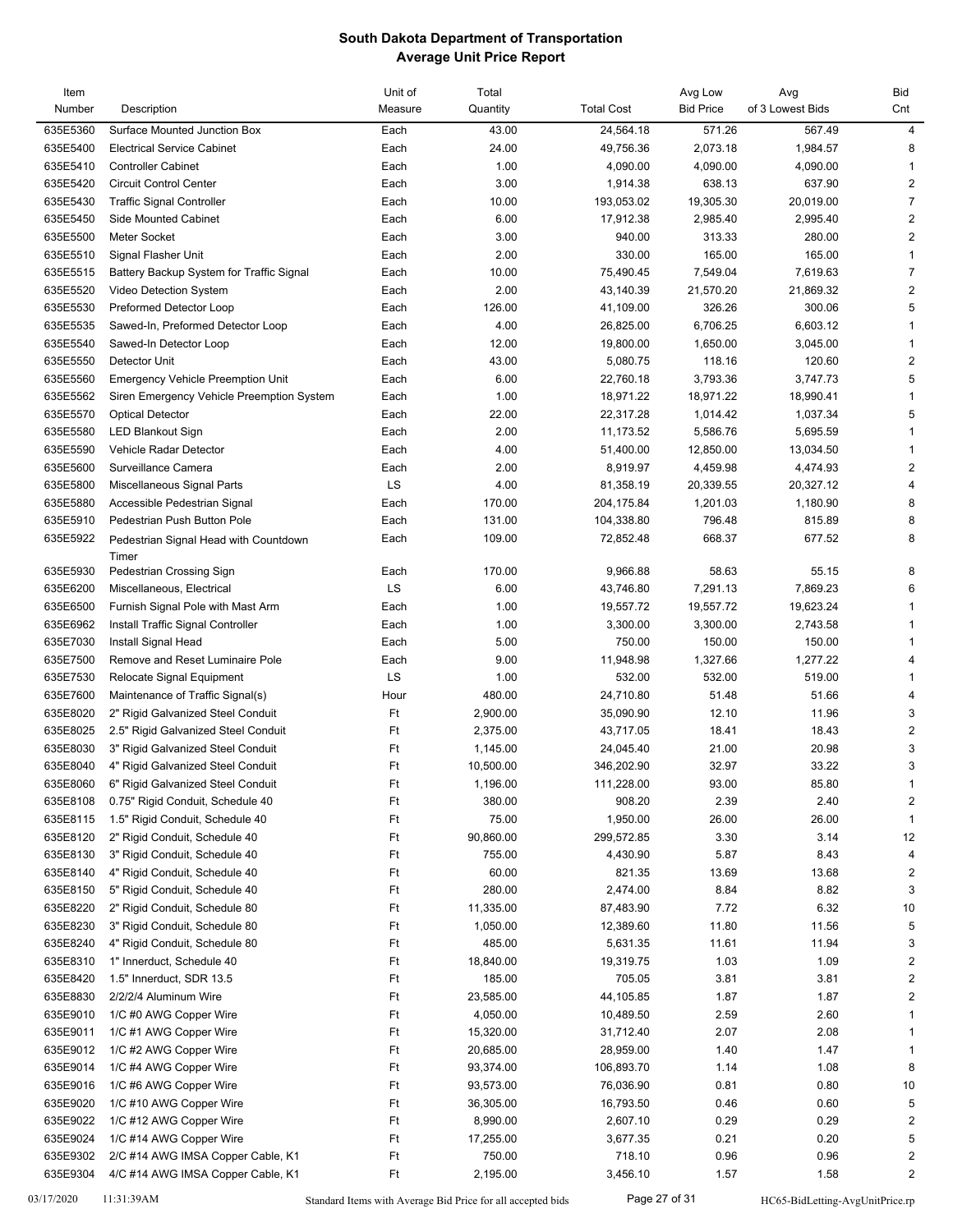| Item     |                                            | Unit of | Total      |                   | Avg Low          | Avg              | Bid                     |
|----------|--------------------------------------------|---------|------------|-------------------|------------------|------------------|-------------------------|
| Number   | Description                                | Measure | Quantity   | <b>Total Cost</b> | <b>Bid Price</b> | of 3 Lowest Bids | Cnt                     |
| 635E9305 | 5/C #14 AWG IMSA Copper Cable, K1          | Ft      | 190.00     | 271.70            | 1.43             | 1.43             | $\mathbf{1}$            |
| 635E9307 | 7/C #14 AWG IMSA Copper Cable, K1          | Ft      | 95.00      | 159.60            | 1.68             | 1.68             | $\overline{c}$          |
| 635E9312 | 12/C #14 AWG IMSA Copper Cable, K1         | Ft      | 515.00     | 1,390.50          | 2.70             | 2.71             | 1                       |
| 635E9325 | 25/C #14 AWG IMSA Copper Cable, K1         | Ft      | 1,995.00   | 8,179.50          | 4.10             | 4.11             | 2                       |
| 635E9502 |                                            | Ft      | 19,361.00  | 22,994.14         | 1.19             | 1.20             | 5                       |
|          | 2/C #14 AWG Copper Tray Cable, K2          |         |            |                   |                  |                  |                         |
| 635E9504 | 4/C #14 AWG Copper Tray Cable, K2          | Ft      | 8,285.00   | 9,236.75          | 1.11             | 1.12             | 6                       |
| 635E9505 | 5/C #14 AWG Copper Tray Cable, K2          | Ft      | 555.00     | 643.25            | 1.16             | 1.11             | 3                       |
| 635E9507 | 7/C #14 AWG Copper Tray Cable, K2          | Ft      | 2,365.00   | 3,301.10          | 1.40             | 1.42             | 4                       |
| 635E9512 | 12/C #14 AWG Copper Tray Cable, K2         | Ft      | 330.00     | 660.00            | 2.00             | 2.03             | $\mathbf{1}$            |
| 635E9519 | 19/C #14 AWG Copper Tray Cable, K2         | Ft      | 1,470.00   | 5,223.45          | 3.55             | 3.63             | 3                       |
| 635E9524 | 24/C #14 AWG Copper Tray Cable, K2         | Ft      | 2,405.00   | 9,672.60          | 4.02             | 4.05             | 3                       |
| 635E9525 | 25/C #14 AWG Copper Tray Cable, K2         | Ft      | 315.00     | 2,138.85          | 6.79             | 6.83             | 1                       |
| 635E9530 | 30/C #14 AWG Copper Tray Cable, K2         | Ft      | 255.00     | 1,593.75          | 6.25             | 5.99             | $\mathbf{1}$            |
| 635E9600 | #16 AWG Copper Twisted Shielded Pair       | Ft      | 21,365.00  | 11,011.95         | 0.52             | 0.50             | 3                       |
| 635E9710 | 2/C #10 AWG Copper Pole and Bracket Cable  | Ft      | 20,894.00  | 33,061.95         | 1.58             | 1.66             | 10                      |
| 635E9800 | <b>Preemption Cable</b>                    | Ft      | 7,590.00   | 17,620.50         | 2.32             | 2.32             | $\overline{4}$          |
| 635E9912 | 12 Strand Fiber Optic Cable                | Ft      | 16,805.00  | 28,232.40         | 1.68             | 1.75             | $\mathbf{1}$            |
| 635E9924 | 24 Strand Fiber Optic Cable                | Ft      | 3,320.00   | 7,636.00          | 2.30             | 1.79             | $\mathbf{1}$            |
| 635E9948 | 48 Strand Fiber Optic Cable                | Ft      | 5,950.00   | 10,367.10         | 1.74             | 1.75             | 2                       |
| 635E9950 | Install Fiber Optic Cable                  | Ft      | 1,335.00   | 1,053.60          | 0.79             | 0.79             | $\overline{c}$          |
| 650E0059 | Modified Type B66 Concrete Curb and Gutter | Ft      | 2,225.00   | 36,712.50         | 16.50            | 18.66            | $\mathbf{1}$            |
| 650E0060 | Type B66 Concrete Curb and Gutter          | Ft      | 11,759.00  | 329,132.03        | 27.99            | 26.47            | 9                       |
|          |                                            |         |            |                   |                  |                  |                         |
| 650E0079 | Modified Type B68 Concrete Curb and Gutter | Ft      | 324.00     | 11,739.00         | 36.23            | 41.61            | 2                       |
| 650E0080 | Type B68 Concrete Curb and Gutter          | Ft      | 957.00     | 39,716.50         | 41.50            | 46.33            | $\overline{7}$          |
| 650E0085 | Type B68.5 Concrete Curb and Gutter        | Ft      | 4,895.00   | 140,362.36        | 28.67            | 23.23            | 4                       |
| 650E0090 | Type B69 Concrete Curb and Gutter          | Ft      | 328.00     | 17,468.40         | 53.26            | 42.50            | $\overline{c}$          |
| 650E0095 | Type B69.5 Concrete Curb and Gutter        | Ft      | 8,229.00   | 148,297.00        | 18.02            | 19.88            | 2                       |
| 650E0100 | Type B610 Concrete Curb and Gutter         | Ft      | 377.00     | 22,997.00         | 61.00            | 45.33            | $\mathbf{1}$            |
| 650E0105 | Type B610.5 Concrete Curb and Gutter       | Ft      | 2,026.00   | 42,546.00         | 21.00            | 23.07            | 1                       |
| 650E0380 | Type BL68 Concrete Curb and Gutter         | Ft      | 119.00     | 4,760.00          | 40.00            | 36.14            | 1                       |
| 650E0395 | Type BL69.5 Concrete Curb and Gutter       | Ft      | 292.00     | 11,680.00         | 40.00            | 27.18            | 1                       |
| 650E0405 | Type BL610.5 Concrete Curb and Gutter      | Ft      | 1,894.00   | 39,774.00         | 21.00            | 23.07            | $\mathbf{1}$            |
| 650E1080 | Type F68 Concrete Curb and Gutter          | Ft      | 5,614.00   | 169,020.00        | 30.11            | 30.11            | 2                       |
| 650E1085 | Type F68.5 Concrete Curb and Gutter        | Ft      | 30,609.00  | 412,241.63        | 13.47            | 15.82            | 2                       |
| 650E1095 | Type F69.5 Concrete Curb and Gutter        | Ft      | 2,252.00   | 45,040.00         | 20.00            | 21.79            | 1                       |
| 650E1105 | Type F610.5 Concrete Curb and Gutter       | Ft      | 1,783.00   | 37,443.00         | 21.00            | 23.24            | 1                       |
| 650E1380 | Type FL68 Concrete Curb and Gutter         | Ft      | 806.00     | 24,180.00         | 30.00            | 30.00            | 1                       |
| 650E1385 | Type FL68.5 Concrete Curb and Gutter       | Ft      | 28,814.00  | 403,396.00        | 14.00            | 17.67            |                         |
| 650E1560 | Type R48 Concrete Curb and Gutter          | Ft      | 598.00     | 18,694.00         | 31.26            | 40.40            | $\overline{\mathbf{c}}$ |
| 650E2100 | Special Concrete Curb and Gutter           | Ft      | 22.00      | 2,090.00          | 95.00            | 56.67            | 1                       |
|          |                                            |         |            |                   |                  |                  |                         |
| 650E3060 | Type B6 Concrete Curb                      | Ft      | 496.00     | 17,962.00         | 36.21            | 30.07            | 3                       |
| 650E4060 | Type C6 Concrete Gutter                    | Ft      | 505.00     | 11,110.00         | 22.00            | 25.27            | 1                       |
| 650E4360 | Type D46 Concrete Curb and Gutter          | Ft      | 217.00     | 9,341.00          | 43.05            | 40.85            | 4                       |
| 650E4390 | Type D49 Concrete Curb and Gutter          | Ft      | 128.00     | 2,048.00          | 16.00            | 47.42            | 1                       |
| 650E4660 | Type P6 Concrete Gutter                    | Ft      | 1,858.00   | 55,170.40         | 29.69            | 30.02            | 3                       |
| 650E4680 | Type P8 Concrete Gutter                    | Ft      | 228.00     | 8,868.00          | 38.89            | 41.07            | 4                       |
| 650E4685 | Type P8.5 Concrete Gutter                  | Ft      | 1,707.00   | 31,937.80         | 18.71            | 19.46            | 3                       |
| 650E4695 | Type P9.5 Concrete Gutter                  | Ft      | 1,346.00   | 30,607.00         | 22.74            | 21.64            | 2                       |
| 650E4700 | Type P10 Concrete Gutter                   | Ft      | 47.00      | 3,290.00          | 70.00            | 48.33            | 1                       |
| 650E5000 | <b>Special Concrete Gutter</b>             | Ft      | 36.00      | 1,260.00          | 35.00            | 46.50            | 1                       |
| 650E6080 | 8" Concrete Valley Gutter                  | Ft      | 603.00     | 34,638.00         | 57.44            | 54.87            | $\overline{\mathbf{c}}$ |
| 650E6085 | 8.5" Concrete Valley Gutter                | Ft      | 110.00     | 6,050.00          | 55.00            | 96.50            | $\mathbf{1}$            |
| 650E6280 | 8" Concrete Valley Gutter                  | SqYd    | 63.00      | 6,111.00          | 97.00            | 97.00            | 1                       |
| 651E0040 | 4" Concrete Sidewalk                       | SqFt    | 134,689.00 | 954,015.45        | 7.08             | 7.51             | 13                      |
| 651E0050 | 5" Concrete Sidewalk                       | SqFt    | 13,971.00  | 92,485.45         | 6.62             | 6.78             | $\overline{\mathbf{c}}$ |
| 651E0060 | 6" Concrete Sidewalk                       | SqFt    | 156,394.00 | 1,000,196.72      | 6.40             | 6.79             | 9                       |
| 651E0140 | 4" Reinforced Concrete Sidewalk            | SqFt    | 5,175.00   | 42,843.00         | 8.28             | 8.02             | 3                       |
| 651E0150 | 5" Reinforced Concrete Sidewalk            | SqFt    | 32,464.00  | 219,132.00        | 6.75             | 6.42             | 1                       |
|          |                                            |         |            |                   |                  |                  |                         |
| 651E0160 | 6" Reinforced Concrete Sidewalk            | SqFt    | 22,479.00  | 204,688.50        | 9.11             | 10.17            | 9                       |
| 651E0540 | 4" Colored Concrete Sidewalk               | SqFt    | 3,138.00   | 25,884.60         | 8.25             | 9.19             | 3                       |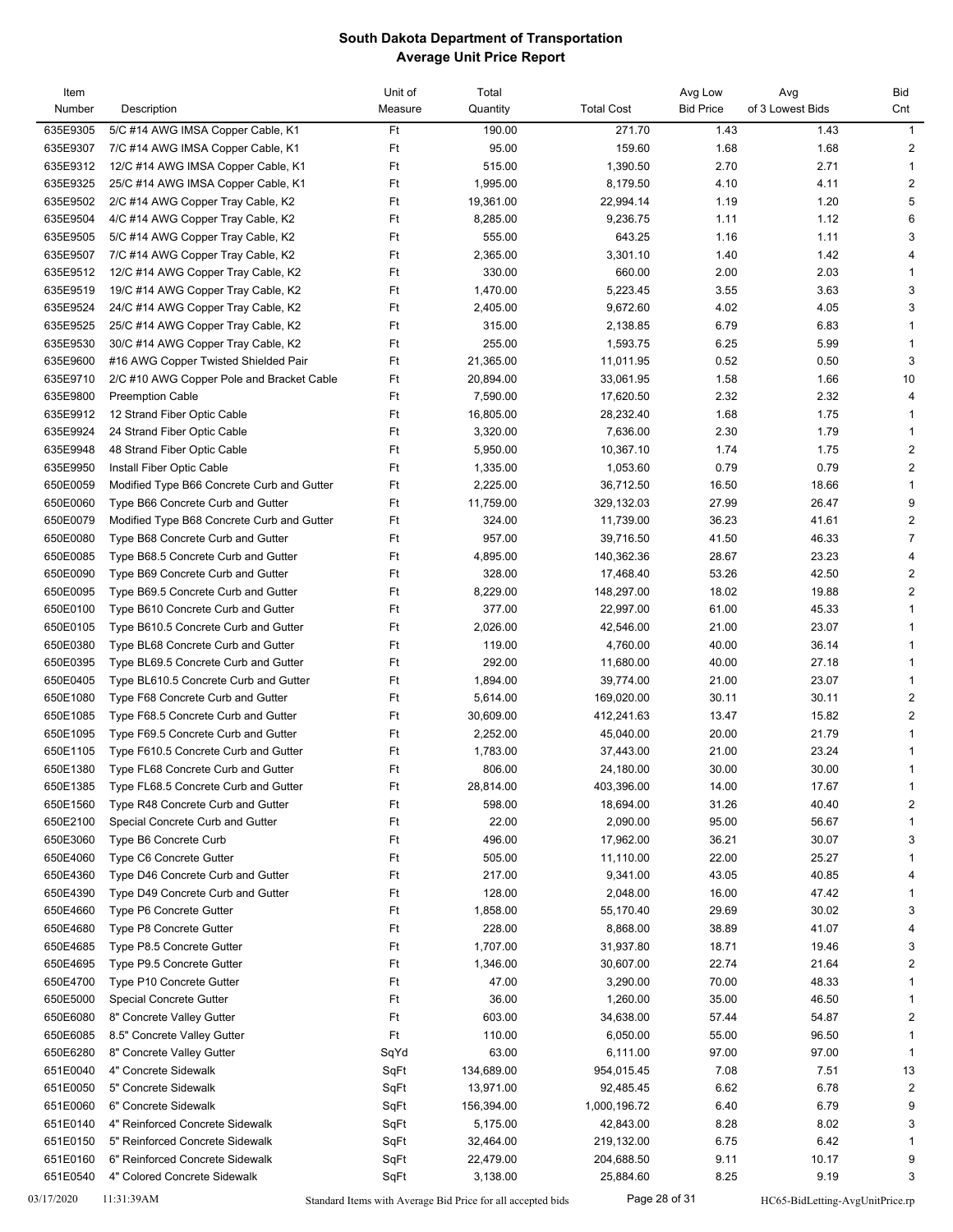| Item     |                                                | Unit of | Total    |                   | Avg Low          | Avg              | Bid            |
|----------|------------------------------------------------|---------|----------|-------------------|------------------|------------------|----------------|
| Number   | Description                                    | Measure | Quantity | <b>Total Cost</b> | <b>Bid Price</b> | of 3 Lowest Bids | Cnt            |
| 651E0560 | 6" Colored Concrete Sidewalk                   | SqFt    | 1,562.00 | 22,667.08         | 14.51            | 11.30            | 3              |
| 651E0740 | 4" Reinforced Colored Concrete Sidewalk        | SqFt    | 246.00   | 1,820.40          | 7.40             | 9.97             | -1             |
| 651E2010 | <b>Special Sidewalk</b>                        | SqFt    | 65.00    | 3,250.00          | 50.00            | 23.67            | $\mathbf{1}$   |
| 651E3000 | <b>Grinding Miscellaneous Concrete</b>         | SqFt    | 39.00    | 5,460.00          | 140.00           | 80.00            | $\mathbf{1}$   |
| 651E5000 | Sidewalk Drain                                 | Ft      | 100.20   | 24,228.00         | 241.80           | 209.65           | 3              |
| 651E7000 | Type 1 Detectable Warnings                     | SqFt    | 6,133.00 | 302,641.80        | 49.35            | 49.93            | 19             |
| 651E7010 | Type 2 Detectable Warnings                     | SqFt    | 100.00   | 4,500.00          | 45.00            | 53.63            | 2              |
| 670E1200 | Type B Frame and Grate Assembly                |         | 362.00   | 265,434.55        | 733.24           | 699.32           | 10             |
|          | Type C Frame and Grate                         | Each    |          |                   |                  |                  |                |
| 670E2200 |                                                | Each    | 12.00    | 29,653.11         | 2,471.09         | 2,022.01         | 4              |
| 670E3000 | 1.5' x 3' Type D Drop Inlet                    | Each    | 20.00    | 45,286.82         | 2,264.34         | 2,180.25         | 5              |
| 670E3200 | Type D Frame and Grate                         | Each    | 15.00    | 18,700.16         | 1,246.68         | 1,299.07         | $\overline{7}$ |
| 670E3300 | Type E Frame and Grate                         | Each    | 5.00     | 9,050.00          | 1,810.00         | 1,919.08         | $\mathbf{1}$   |
| 670E4120 | Type L Median Drain                            | Each    | 1.00     | 5,000.00          | 5,000.00         | 5,050.00         | 1              |
| 670E4122 | Type L Frame and Grate Assembly                | Each    | 1.00     | 2,500.00          | 2,500.00         | 2,020.00         | $\mathbf{1}$   |
| 670E4205 | Type M Frame and Grate Assembly                | Each    | 3.00     | 7,981.20          | 2,660.40         | 2,981.80         | $\mathbf{1}$   |
| 670E4210 | Type N Grate                                   | Each    | 1.00     | 307.66            | 307.66           | 345.15           | $\mathbf{1}$   |
| 670E5200 | Special Frame and Grate Assembly               | Each    | 11.00    | 10,573.00         | 961.18           | 790.76           | 3              |
| 670E5205 | <b>Special Grate</b>                           | Each    | 3.00     | 4,572.00          | 1,524.00         | 2,520.89         | $\overline{2}$ |
| 670E5340 | 4' x 11' Precast Concrete Type S Drop Inlet    | Each    | 36.00    | 112,680.00        | 3,130.00         | 3,413.49         | 5              |
|          | Lid                                            |         |          |                   |                  |                  |                |
| 670E5342 | 4' x 6' Precast Concrete Type S Drop Inlet Lid | Each    | 34.00    | 62,985.00         | 1,852.50         | 2,284.31         | 5              |
| 670E5400 | Precast Drop Inlet Collar                      | Each    | 387.00   | 111,263.94        | 287.50           | 361.78           | 17             |
| 670E6000 | Adjust Drop Inlet                              | Each    | 5.00     | 3,185.67          | 637.13           | 1,533.04         | $\overline{2}$ |
| 670E6005 | Modify Drop Inlet                              | Each    | 1.00     | 1,000.00          | 1,000.00         | 1,000.00         | $\mathbf{1}$   |
| 670E7000 | Reset Drop Inlet Frame and Grate Assembly      | Each    | 23.00    | 3,644.80          | 158.47           | 195.56           | 8              |
| 670E9010 | Type I Drop Inlet                              | Each    | 1.00     | 3,195.66          | 3,195.66         | 5,998.55         | $\mathbf{1}$   |
| 671E0550 | Special Manhole                                | Each    | 2.00     | 30,000.00         | 15,000.00        | 14,008.33        | $\mathbf{1}$   |
| 671E1048 | 48" Manhole                                    | Each    | 5.00     | 10,927.10         | 2,185.42         | 2,215.25         | $\mathbf{1}$   |
| 671E1060 | 60" Manhole                                    | Each    | 5.00     | 61,000.00         | 12,200.00        | 12,730.00        | $\overline{c}$ |
| 671E1131 | 48" Manhole 6' to 8' Deep                      | Each    | 1.00     | 3,230.00          | 3,230.00         | 3,230.00         | $\mathbf{1}$   |
| 671E1132 | 48" Manhole 8' to 10' Deep                     | Each    | 7.00     | 24,220.00         | 3,460.00         | 3,460.00         | $\mathbf{1}$   |
| 671E1133 | 48" Manhole 10' to 12' Deep                    | Each    | 5.00     | 17,850.00         | 3,570.00         | 3,570.00         | $\mathbf{1}$   |
| 671E1134 | 48" Manhole 12' to 14' Deep                    | Each    | 2.00     | 6,210.00          | 3,105.00         | 2,886.49         | $\overline{2}$ |
| 671E1135 | 48" Manhole 14' to 16' Deep                    | Each    | 1.00     | 3,800.00          | 3,800.00         | 3,800.00         | $\mathbf{1}$   |
| 671E1136 | 48" Manhole 16' to 18' Deep                    | Each    | 2.00     | 8,060.00          | 4,030.00         | 4,030.00         | 1              |
| 671E1137 | 48" Manhole 20' to 22' Deep                    | Each    | 3.00     | 14,090.00         | 4,696.67         | 4,685.09         | 2              |
| 671E1138 | 48" Manhole 22' to 24' Deep                    | Each    | 1.00     | 4,725.00          | 4,725.00         | 4,911.23         | $\mathbf{1}$   |
| 671E1142 | 48" Manhole 18' to 20' Deep                    | Each    | 6.00     | 42,935.00         | 7,155.83         | 7,766.45         | 2              |
| 671E1248 | 48" PVC Lined Manhole                          | Each    | 9.00     | 60,362.64         | 6,706.96         | 6,798.51         | 1              |
| 671E1360 | 60" Drop Manhole                               | Each    | 2.00     | 36,000.00         | 18,000.00        | 17,200.00        | $\mathbf{1}$   |
| 671E2000 | <b>External Manhole Seal</b>                   | Each    | 17.00    | 7,020.00          | 412.94           | 325.59           | 2              |
| 671E2008 | 8" Manhole Boot                                | Each    | 12.00    | 1,433.34          | 119.44           | 135.55           | $\overline{2}$ |
| 671E2010 | 10" Manhole Boot                               | Each    | 5.00     | 735.35            | 147.07           | 149.08           | $\mathbf{1}$   |
| 671E2012 | 12" Manhole Boot                               | Each    | 18.00    | 3,093.16          | 171.84           | 175.88           | $\overline{2}$ |
|          |                                                |         |          |                   |                  |                  |                |
| 671E2015 | 15" Manhole Boot                               | Each    | 2.00     | 577.50            | 288.75           | 300.02           | 1              |
| 671E4048 | 48" Manhole Riser Section                      | Ft      | 11.70    | 2,415.11          | 206.42           | 205.06           | $\mathbf{1}$   |
| 671E4548 | 48" Manhole Cone Section                       | Ft      | 10.00    | 8,000.00          | 800.00           | 553.08           | 1              |
| 671E5502 | 2" Adjusting Ring for Manhole                  | Each    | 1.00     | 30.00             | 30.00            | 63.42            | 1              |
| 671E5504 | 4" Adjusting Ring for Manhole                  | Each    | 8.00     | 320.00            | 40.00            | 73.90            | 1              |
| 671E6000 | <b>Temporary Manhole Cover</b>                 | Each    | 26.00    | 3,698.84          | 142.26           | 144.65           | 3              |
| 671E6007 | Type A7 Manhole Frame and Lid                  | Each    | 44.00    | 22,002.00         | 500.05           | 549.35           | 5              |
| 671E6009 | Type A9 Manhole Frame and Lid                  | Each    | 3.00     | 1,650.00          | 550.00           | 595.92           | $\mathbf{1}$   |
| 671E6010 | Type A10 Manhole Frame and Lid                 | Each    | 3.00     | 1,775.00          | 591.67           | 790.37           | $\overline{2}$ |
| 671E6030 | Type S Manhole Frame and Lid                   | Each    | 2.00     | 2,200.00          | 1,100.00         | 680.00           | $\mathbf{1}$   |
| 671E6035 | Special Manhole Frame and Lid                  | Each    | 22.00    | 15,841.90         | 720.09           | 839.64           | 3              |
| 671E7010 | Adjust Manhole                                 | Each    | 77.00    | 49,612.50         | 644.32           | 545.20           | 12             |
| 671E7020 | <b>Connect Into Existing Manhole</b>           | Each    | 1.00     | 10,476.31         | 10,476.31        | 10,619.31        | $\mathbf{1}$   |
| 671E8000 | Reconstruct Manhole                            | Each    | 2.00     | 18,680.96         | 9,340.48         | 9,467.98         | $\mathbf{1}$   |
| 671E9000 | Manhole Exfiltration/Vacuum Test               | Each    | 32.00    | 11,760.00         | 367.50           | 432.20           | 3              |
| 671E9005 | Abandon Manhole                                | Each    | 6.00     | 4,876.10          | 812.68           | 820.37           | $\overline{2}$ |
|          |                                                |         |          |                   |                  |                  |                |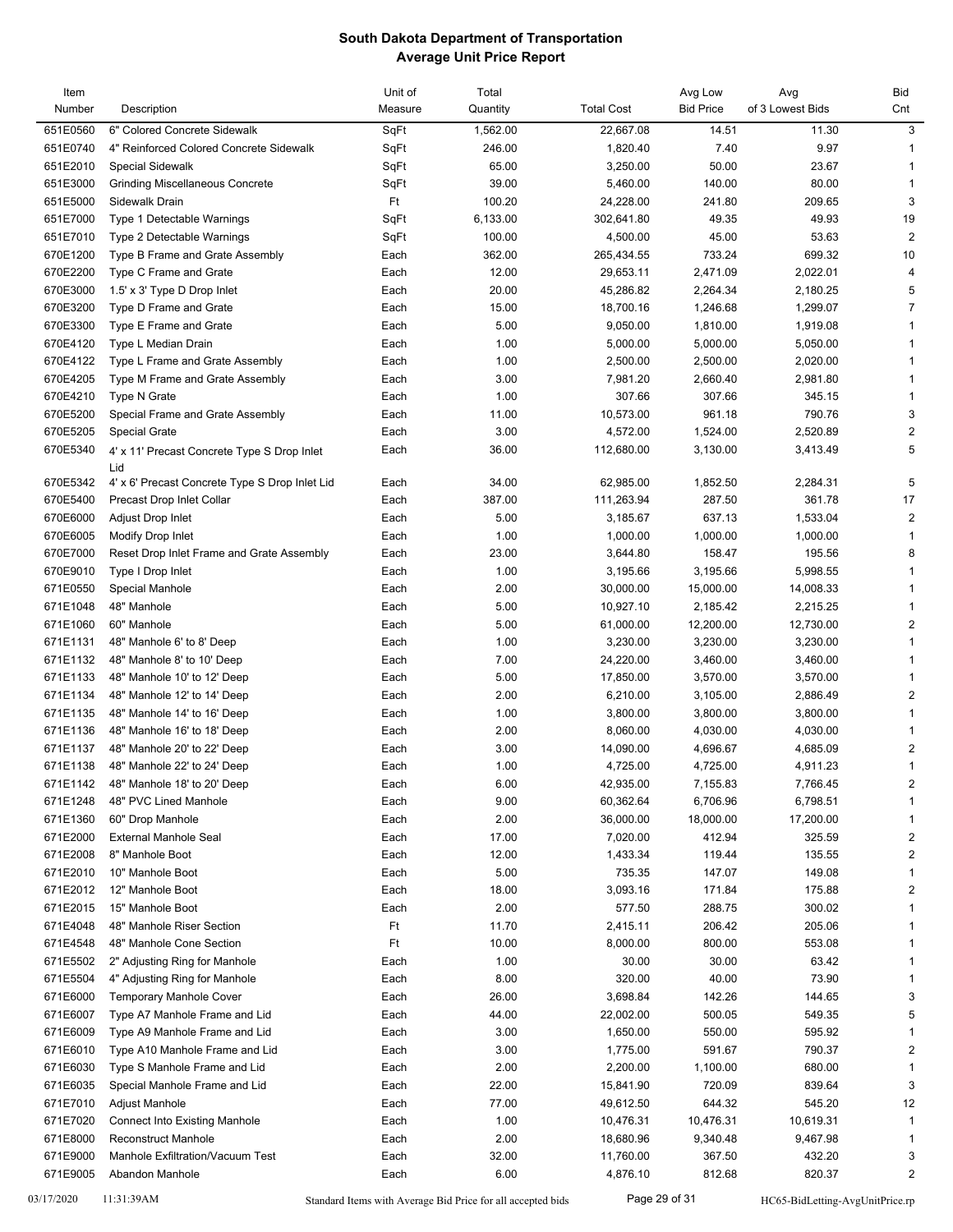| Item     |                                                       | Unit of | Total      |                   | Avg Low          | Avg              | <b>Bid</b>     |
|----------|-------------------------------------------------------|---------|------------|-------------------|------------------|------------------|----------------|
| Number   | Description                                           | Measure | Quantity   | <b>Total Cost</b> | <b>Bid Price</b> | of 3 Lowest Bids | Cnt            |
| 680E0010 | Edge Drain                                            | Ft      | 213,878.00 | 2,288,494.60      | 10.70            | 10.70            | $\mathbf{1}$   |
| 680E0015 | Edge Drain Outlet                                     | Each    | 440.00     | 165,356.40        | 375.81           | 375.81           | $\mathbf 1$    |
| 680E0040 | 4" Underdrain Pipe                                    | Ft      | 9,683.00   | 166,451.48        | 17.19            | 15.12            | 19             |
| 680E0100 | <b>Cutoff Drain</b>                                   | Each    | 9.00       | 33,905.00         | 3,767.22         | 3,668.29         | 3              |
| 680E0240 | 4" Corrugated Polyethylene Drainage Tubing            | Ft      | 728.00     | 11,766.50         | 16.16            | 17.35            | 6              |
| 680E0260 | 6" Corrugated Polyethylene Drainage Tubing            | Ft      | 100.00     | 1,643.00          | 16.43            | 22.14            | $\mathbf{1}$   |
| 680E0280 | 8" Corrugated Polyethylene Drainage Tubing            | Ft      | 100.00     | 1,864.00          | 18.64            | 33.21            | -1             |
|          |                                                       |         |            |                   |                  |                  | 4              |
| 680E0440 | 4" Slotted Corrugated Polyethylene Drainage<br>Tubing | Ft      | 5,391.00   | 63,304.50         | 11.74            | 13.74            |                |
| 680E2000 | Concrete Headwall for Underdrain                      | Each    | 11.00      | 7,221.62          | 656.51           | 620.95           | 3              |
| 680E2500 | Porous Backfill                                       | Ton     | 1,909.40   | 111,812.53        | 58.56            | 52.98            | 21             |
| 700E0110 | Class A Riprap                                        | Ton     | 70.00      | 4,086.50          | 58.38            | 61.56            | $\overline{2}$ |
| 700E0210 | Class B Riprap                                        | Ton     | 28,034.00  | 1,304,365.98      | 46.53            | 59.13            | 34             |
| 700E0310 | Class C Riprap                                        | Ton     | 8,728.50   | 433,257.43        | 49.64            | 50.23            | 9              |
| 700E0410 | Class D Riprap                                        | Ton     | 45.60      | 3,898.80          | 85.50            | 100.75           | $\mathbf{1}$   |
| 700E0510 | Class E Riprap                                        | Ton     | 6,610.50   | 250,628.10        | 37.91            | 47.58            | 3              |
| 700E1010 | <b>Special Riprap</b>                                 | Ton     | 280.10     | 8,332.98          | 29.75            | 29.56            | $\mathbf{1}$   |
| 700E2010 | Place Riprap                                          | Ton     | 1,580.60   | 8,711.71          | 5.51             | 7.89             | 3              |
| 720E1010 | PVC Coated Bank and Channel Protection                | CuYd    | 1,342.00   | 399,351.33        | 297.58           | 364.12           | 15             |
|          | Gabion                                                |         |            |                   |                  |                  |                |
| 720E1015 | Bank and Channel Protection Gabion                    | CuYd    | 371.50     | 129,616.93        | 348.90           | 372.30           | 9              |
| 730E0100 | <b>Cover Crop Seeding</b>                             | Bu      | 100.10     | 12,280.99         | 122.69           | 132.49           | 9              |
| 730E0200 | <b>Type A Permanent Seed Mixture</b>                  | Lb      | 133.00     | 2,364.75          | 17.78            | 27.71            | $\overline{2}$ |
| 730E0202 | Type B Permanent Seed Mixture                         | Lb      | 427.00     | 14,131.00         | 33.09            | 34.94            | $\,$ 5 $\,$    |
| 730E0204 | <b>Type C Permanent Seed Mixture</b>                  | Lb      | 143.00     | 8,381.30          | 58.61            | 73.88            | 5              |
| 730E0206 | Type D Permanent Seed Mixture                         | Lb      | 6,358.00   | 76,900.33         | 12.10            | 12.11            | 11             |
| 730E0208 |                                                       |         | 470.00     | 7,802.00          | 16.60            |                  | $\mathbf{1}$   |
|          | <b>Type E Permanent Seed Mixture</b>                  | Lb      |            |                   |                  | 21.37            |                |
| 730E0210 | <b>Type F Permanent Seed Mixture</b>                  | Lb      | 3,448.00   | 68,431.80         | 19.85            | 20.40            | 15             |
| 730E0212 | Type G Permanent Seed Mixture                         | Lb      | 11,923.00  | 175,749.09        | 14.74            | 17.09            | 14             |
| 730E0251 | Special Permanent Seed Mixture 1                      | Lb      | 14,286.00  | 171,322.17        | 11.99            | 13.93            | 10             |
| 730E0252 | Special Permanent Seed Mixture 2                      | Lb      | 1,122.00   | 45,311.09         | 40.38            | 36.42            | 3              |
| 730E0253 | Special Permanent Seed Mixture 3                      | Lb      | 578.00     | 9,248.00          | 16.00            | 15.33            | $\mathbf{1}$   |
| 730E1200 | Hydroseeding                                          | SqYd    | 96,894.00  | 17,151.36         | 0.18             | 0.17             | $\overline{2}$ |
| 731E0100 | Fertilizing                                           | Lb      | 45,179.00  | 46,230.96         | 1.02             | 1.32             | 14             |
| 731E0200 | Fertilizing                                           | Ton     | 552.59     | 619,296.13        | 1,120.72         | 1,047.28         | 16             |
| 732E0100 | Mulching                                              | Ton     | 2,198.60   | 541,541.36        | 246.31           | 244.99           | 37             |
| 732E0200 | <b>Fiber Mulching</b>                                 | Ton     | 61.70      | 132,426.99        | 2,146.30         | 1,993.36         | 9              |
| 732E0250 | <b>Fiber Mulching</b>                                 | Lb      | 11,572.00  | 21,301.40         | 1.84             | 2.17             | 8              |
| 732E0300 | <b>Bonded Fiber Matrix</b>                            | Ton     | 24.40      | 42,923.50         | 1,759.16         | 1,756.44         | $\mathbf{1}$   |
| 732E0350 | <b>Bonded Fiber Matrix</b>                            | Lb      | 2,326.00   | 4,652.00          | 2.00             | 1.77             | $\mathbf{1}$   |
| 732E0550 | <b>Fiber Reinforced Matrix</b>                        | Lb      | 29,526.00  | 60,013.00         | 2.03             | 1.93             | 5              |
| 733E0100 | Sodding                                               | SqYd    | 1,132.00   | 6,792.00          | 6.00             | 5.83             | $\mathbf{1}$   |
| 734E0010 | <b>Erosion Control</b>                                | LS      | 26.00      | 110,374.42        | 4,245.17         | 4,492.75         | 26             |
| 734E0044 | Soil Stabilizer                                       | Acre    | 98.40      | 84,902.50         | 862.83           | 794.13           | 7              |
| 734E0050 | <b>Chemical Grout</b>                                 | Gal     | 90.00      | 37,800.00         | 420.00           | 340.00           | $\mathbf 1$    |
| 734E0101 | Type 1 Erosion Control Blanket                        | SqYd    | 12,861.00  | 28,201.87         | 2.19             | 2.05             | 2              |
| 734E0102 | Type 2 Erosion Control Blanket                        | SqYd    | 42,266.00  | 107,884.11        | 2.55             | 2.48             | 19             |
| 734E0103 | Type 3 Erosion Control Blanket                        | SqYd    | 161,059.00 | 314,892.89        | 1.96             | 2.06             | 15             |
| 734E0104 | Type 4 Erosion Control Blanket                        | SqYd    | 2,375.00   | 10,616.25         | 4.47             | 4.37             | $\mathbf{1}$   |
| 734E0131 | Type 1 Turf Reinforcement Mat                         | SqYd    |            |                   | 3.62             | 3.99             |                |
|          |                                                       |         | 8,711.00   | 31,514.55         |                  |                  | 2              |
| 734E0132 | Type 2 Turf Reinforcement Mat                         | SqYd    | 17,352.00  | 67,723.08         | 3.90             | 4.12             | $\overline{2}$ |
| 734E0133 | Type 3 Turf Reinforcement Mat                         | SqYd    | 7,667.00   | 31,569.80         | 4.12             | 4.39             | $\overline{2}$ |
| 734E0140 | <b>Erosion Bale</b>                                   | Each    | 118.00     | 6,554.88          | 55.55            | 52.54            | 2              |
| 734E0151 | 9" Diameter Erosion Control Wattle                    | Ft      | 2,482.00   | 14,083.06         | 5.67             | 5.57             | 5              |
| 734E0154 | 12" Diameter Erosion Control Wattle                   | Ft      | 81,355.00  | 370,411.08        | 4.55             | 5.49             | 56             |
| 734E0165 | Remove and Reset Erosion Control Wattle               | Ft      | 17,643.00  | 28,290.83         | 1.60             | 2.09             | 26             |
| 734E0170 | <b>Temporary Sediment Barrier</b>                     | Ft      | 20.00      | 800.00            | 40.00            | 63.33            | $\mathbf 1$    |
| 734E0180 | Sediment Filter Bag                                   | Ft      | 14,185.00  | 43,117.82         | 3.04             | 3.48             | 12             |
| 734E0325 | Surface Roughening                                    | Acre    | 73.20      | 26,160.24         | 357.38           | 270.24           | 5              |
| 734E0400 | Rock Check Dam                                        | CuYd    | 1,620.00   | 98,400.00         | 60.74            | 66.86            | 2              |
|          |                                                       |         |            |                   |                  |                  |                |